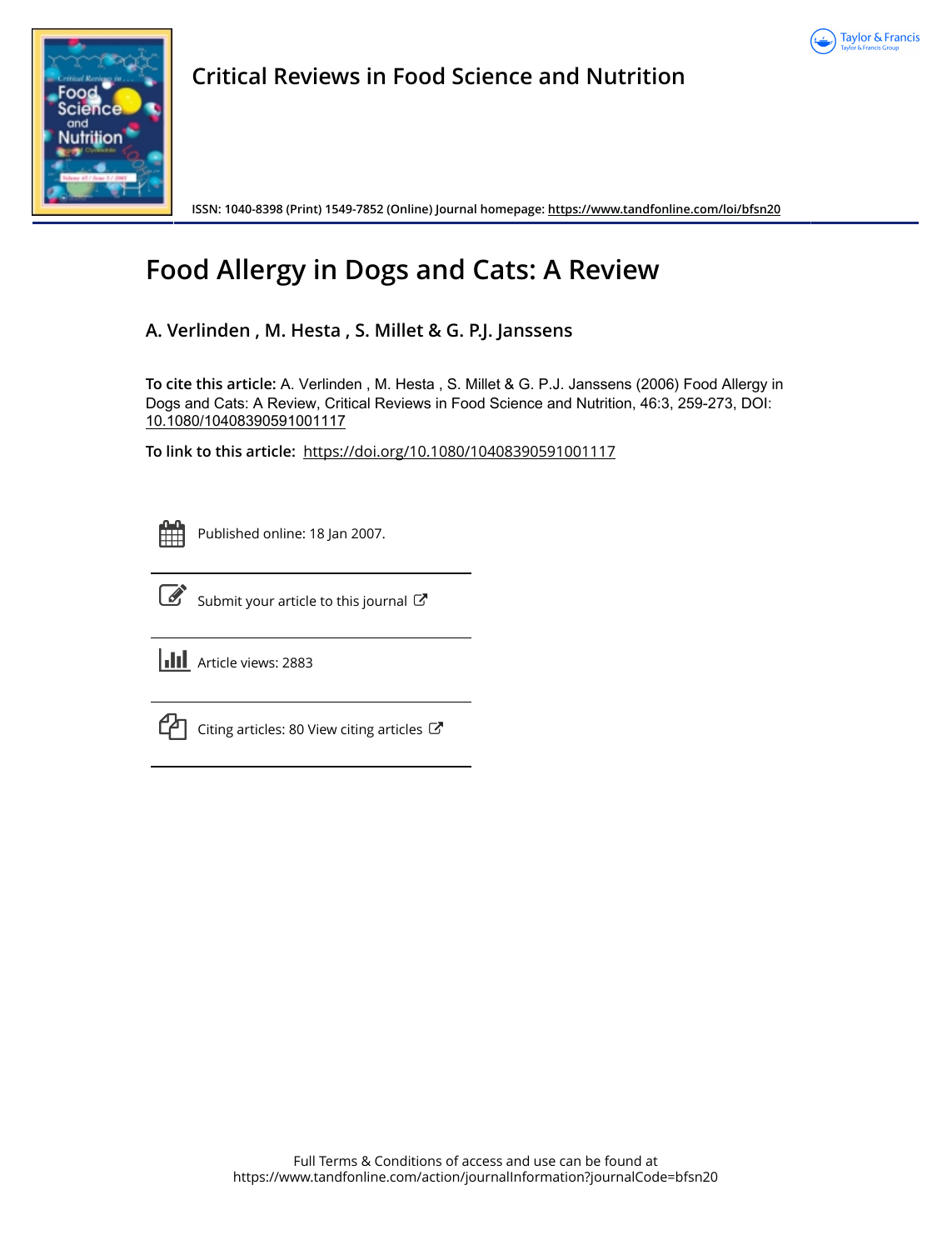

# **Food Allergy in Dogs and Cats: A Review**

# **A. VERLINDEN, M. HESTA, S. MILLET, and G.P.J. JANSSENS**

Laboratory of Animal Nutrition, Department of Animal Nutrition, Genetics, Breeding and Ethology, Faculty of Veterinary Medicine, Ghent University, Heidestraat 19, B-9820 Merelbeke, Belgium

> *Food allergy (FA) is defined as "all immune-mediated reactions following food intake," in contrast with food intolerance (FI), which is non-immune-mediated. Impairment of the mucosal barrier and loss of oral tolerance are risk factors for the development of FA. Type I, III, and IV hypersensitivity reactions are the most likely immunologic mechanisms. Food allergens are (glyco-)proteins with a molecular weight from 10–70 kDa and are resistant to treatment with heat, acid, and proteases. The exact prevalence of FA in dogs and cats remains unknown. There is no breed, sex or age predilection, although some breeds are commonly affected. Before the onset of clinical signs, the animals have been fed the offending food components for at least two years, although some animals are less than a year old. FA is a non-seasonal disease with skin and/or gastrointestinal disorders. Pruritus is the main complaint and is mostly corticoid-resistant. In 20–30% of the cases, dogs and cats have concurrent allergic diseases (atopy/flea-allergic dermatitis). A reliable diagnosis can only be made with dietary eliminationchallenge trials. Provocation testing is necessary for the identification of the causative food component(s). Therapy of FA consists of avoiding the offending food component(s).*

**Keywords** adverse food reactions, clinical signs, diagnosis, hypoallergenic diet, therapy

# *INTRODUCTION*

Food allergy (FA) is recognized as a potential cause of various dermatological and gastrointestinal (GI) signs in the dog and cat. The exact incidence of FA is unknown. However, the term "allergy" is often used indiscriminately. Acquaintance with exact terminology is important when dealing with FA. The aim of this review is to give a survey about the current knowledge of FA based on an extensive literature study. General information concerning the terminology, etiopathogenesis, underlying immunologic mechanisms, and occurrence of FA will be given. Next to it, practical aspects as clinical signs, differential diagnosis, diagnosis, management, and prognosis will be discussed.

# *TERMINOLOGY*

The current terminology of adverse food reactions is advised by the "American Academy of Allergy and Immunology" and the "National Institute of Allergy and Infectious Disease."2,37 Adverse food reactions (food sensitivity) are divided into two categories: immunological and non-immunological reactions (Table 1). Food allergy (food hypersensitivity) implies all immunological reactions following food intake. Non-immune mediated reactions are indicated as food intolerance (FI). Food idiosyncrasy, food toxicity, and food poisoning, anaphylactic food reaction, pharmacological and metabolic food reactions are all forms of FI. Overlap between the different types is possible, because a clear distinction is difficult.

Food idiosyncrasy describes a quantitatively abnormal response to a food substance or additive which resembles allergy but does not involve immune mechanisms.<sup>2</sup> Because previous sensitization is not required, a food idiosyncrasy can occur on the first exposure to the causative substance, which differs from FA. Most of the reactions on food additives are food idiosyncrasies.<sup>39</sup>

Food intoxication and food poisoning are biological effects caused by an infection or the presence of toxins in foods. These toxins can be inherent to the food or are produced by parasites or micro-organisms.2 Aflatoxicosis (aflatoxins) and botulism (exotoxins of*Clostridium botulinum*) are examples of food poisoning by micro-organisms.

Anaphylactoid reactions to food mimic real anaphylaxis, but are not mediated by an immunologic release of chemical mediators. These reactions are also part of FI, food idiosyncrasy, food toxicity, and food poisoning or pharmacological reaction to food.2 Anaphylactoid reactions can occur after ingestion of

Address correspondence to A. Verlinden, Laboratory of Animal Nutrition, Ghent University, Heidestraat 19, Merelbeke, B-9820, Belgium, E-mail: AM.Verlinden@ugent.be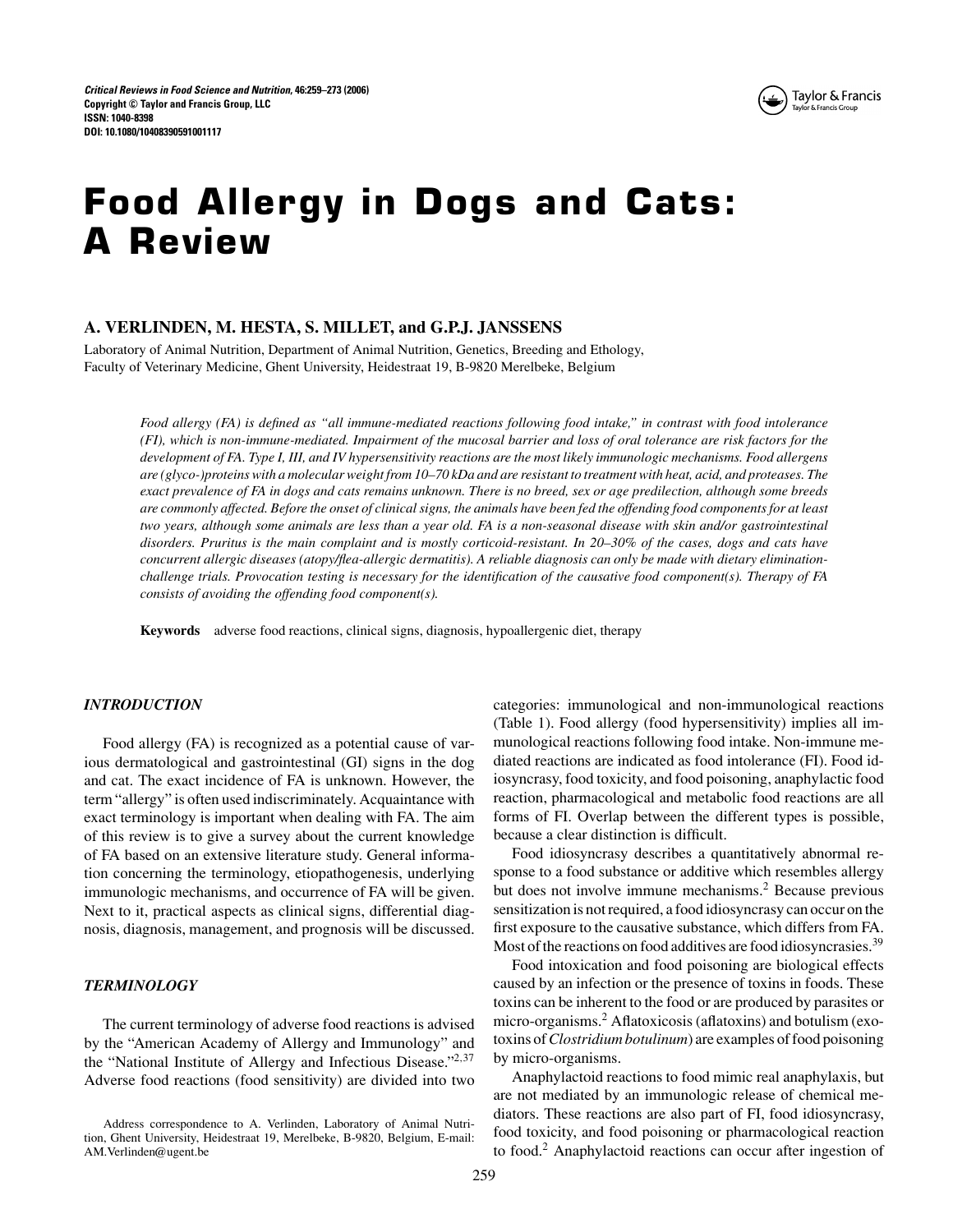

**Table 1** Classification of adverse reactions to food (adapted from Guilford, 1996a; Roudebush et al., 2000)

spoilt tuna which contains large amounts of histamine, resulting from decarboxylation of histidine by bacteria as *Proteus* and *Klebsiella.* A non-immunological release of histamine can also be influenced by endorphins in the brain<sup>11,86</sup> and might explain why a dog becomes pruritic when he shows signs of euphory.<sup>37</sup>

A metabolic food reaction is related to the reaction of the metabolism of the host after food intake.<sup>2</sup> Reasons for susceptibility to a particular food include disease status, malnutrition, and inborn errors of metabolism.21 Lactose intolerance is a metabolic adverse reaction that can occur in dogs and cats.<sup>37</sup>,42,<sup>64</sup> A form of primary lactose intolerance occurs in puppies.<sup>37</sup> When puppies are weaned, lactase activity falls to 10% of the levels found in the young. These pups can only tolerate small amounts of milk, and suffer from diarrhoea after excessive milk intake. In cases of FA, quantities of milk are smaller than those required to induce clinical signs in animals with a dietary intolerance.<sup>37</sup> Secondary lactose intolerance can affect adult animals with enteritis because of a reduced lactase activity.<sup>37</sup>

# *ETIOPATHOGENESIS*

The wall of the digestive tract is the largest surface of the body exposed to the environment. The GI tract has to differentiate between nutrients on the one hand and potential harmful substances (bacteria, viruses, parasites) on the other hand, which have to be tolerated and expelled (immunity) respectively.<sup>80</sup> The Gut Associated Lymphoid Tissue (GALT) accomplishes this double function. GALT is composed of four distinct lymphoid compartments: Peyer's patches (PP) and aggregates of lymphoid follicles throughout the intestinal mucosa, lymphocytes and plasma cells scattered throughout the lamina propria, enterocytes with intraepithelial lymphocytes (IELs), and mesenteric lymph nodes.<sup>80</sup> The nature of GALT in the dog and cat is now

becoming clearly defined. Canine PP have classical follicular (B lymphocyte) and parafollicular (T lymphocyte) zones and an overlying dome epithelium that constitutively expresses MHC class II molecules, which suggests that enterocytes (in addition to M cells) may be important in the transfer of luminal antigen to the underlying lymphoid tissue.<sup>23</sup> Plasma cells in the dome of the canine PP predominantly express IgG, but isolated cells produce mostly IgA in the proximal intestine and IgM in the ileum.<sup>45,46</sup> The small intestinal lamina propria of the dog contains a mixture of plasma cells ( $IgA > IgG > IgM$ ), T lymphocytes and MHC II macrophages and dendritic cells, in addition to eosinophils and IgE-bearing mast cells.<sup>24</sup>,<sup>25</sup> Recent studies of the feline small intestinal mucosa have identified several differences to the dog: a much larger population of IELs, a lack of constitutive expression of MHC II by enterocytes, and a higher concentration of lamina propria plasma cells in the ileum compared to the duodenum.72,<sup>96</sup>

Four mechanisms ensure the conflicting functions of tolerance and exclusion of antigens: (1) the mucosal barrier, (2) regulation of the immune response, (3) elimination and (4) tolerance of antigens reaching the mucosa.<sup>31</sup> Impairment of this GI defence predisposes patients to FA.

# *Mucosal Barrier*

Exclusion of substances from the lumen is ensured by components of the mucosal barrier, which is composed of different interrelated immunologic and non-immunologic components (Table 2). The rate of intact protein absorption depends on the integrity of the mucosal barrier, to which different factors contribute: morphology and functionality of the enterocytes, presence of IgA, effective digestion, quality and composition of the food and presence of inflammation.30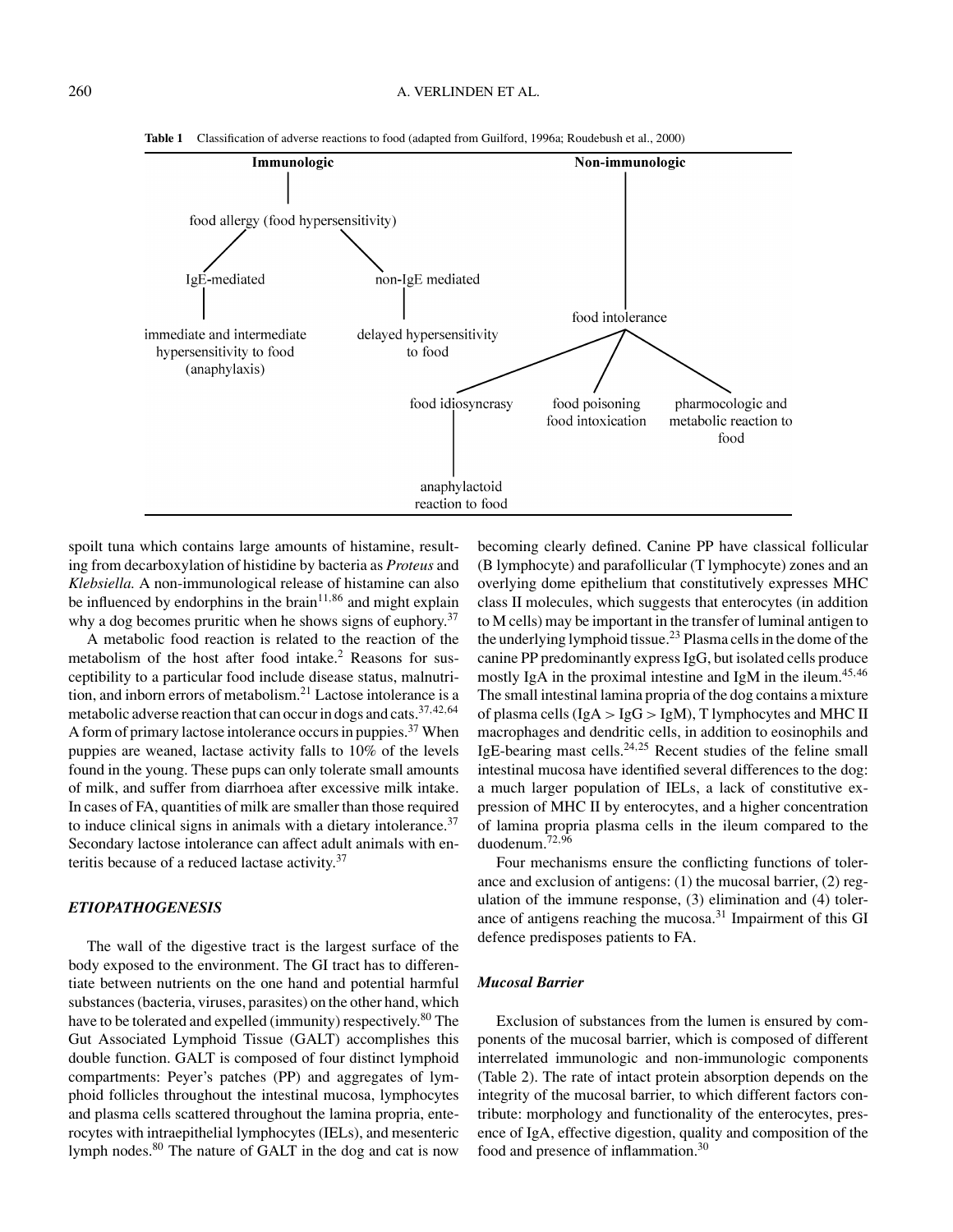|  | <b>Table 2</b> Components of the mucosal barrier (adapted from Sampson, 1991) |  |  |  |  |  |
|--|-------------------------------------------------------------------------------|--|--|--|--|--|
|--|-------------------------------------------------------------------------------|--|--|--|--|--|

| Nonimmunologic barriers                                                     |
|-----------------------------------------------------------------------------|
| Block penetration of ingested antigens                                      |
| $-$ intestinal peristals is                                                 |
| $-$ intestinal mucus coat (glycocalyx)                                      |
| - intestinal microvillous membrane composition                              |
| – intact mucosa                                                             |
| Breakdown ingested antigens                                                 |
| - gastric acid and pepsins                                                  |
| - pancreatic enzymes, intestinal enzymes                                    |
| - intestinal epithelial cell lysozyme activity                              |
| Immunologic barriers                                                        |
| Block penetration of ingested antigens                                      |
| $-$ antigen-specific secretory IgA (sIgA) in gut lumen: elicited at the Gut |
| Associated Lymfoid Tissue (GALT)                                            |
|                                                                             |

According to available data in man, the maturation of the enterocyte depends on the age and the stage of development along the crypt-villus axis.<sup>85</sup> The uptake of antigen by the enterocytes depends on the content of proteins and phospholipids of the cell membrane. A change in composition and function of the enterocytes occurs at a young age.<sup>83</sup> The larger neonatal permeability of enterocytes enhances the absorption of food molecules and colostral antibodies. During the development of the enterocyte along the crypt-villus axis, the composition of the cell membrane also changes: immature crypt cells have twice the endocytotic capacity (i.e. protein absorption) of mature crypt cells.85 Recent research in dogs concerning postnatal development of nutrient transport in the intestine of dogs, revealed a decreased absorption for most nutrients between birth and adulthood.<sup>10</sup>

IgA is an important immunologic component of the mucosal barrier.<sup>83</sup> In the intestinal secretions, IgA is mainly present in the secretory form (sIgA): two monomeric IgA molecules are covalently bound by a peptide (J-chain) synthesised by IgAproducing plasma cells. This dimeric form of IgA is transported actively through the epithelia of the gut mucosa and is added to a secretory component of the epithelial cell. Owing to this, sIgA is formed, which is resistant to enzymatic degradation. IgA may complex with food antigens thereby preventing their transport through the mucosa. After attachment to the glycocalyx, the antigen-IgA complex is more sensitive to proteolytic digestion than the free antigen in the gut lumen.

An effective digestion of proteins results in free amino acids and small peptides which are poor antigens, whilst incomplete digestion leads to exposure of larger polypeptides with residual antigenic properties which can still elicit an allergic reaction.<sup>80</sup>

Malnutrition increases intestinal permeability to macromolecules by changing the morphology and activity of the enterocytes.<sup>85</sup> More proteins can pass the mucosal barrier because of incomplete digestion and enhanced possibility of protein absorption.

Diet composition can influence protein absorption in two ways: consuming a protein along with other proteins decreases individual absorption rates of the proteins, whereas protein absorption will increase when ingesting a protein with glucose.<sup>85</sup>

# *Regulation of the Immune Response*

Penetration of the epithelium by an antigen evokes an immune response. This happens constantly, but the organism differentiates between "good" and "bad" antigens to prevent a continuous immune reaction. M-cells (specialised epithelial cells for antigen presentation in the Peyer's patches) $31$  take up small amounts of antigen, and present it to the underlying lymphoid tissue.<sup>83</sup> Immune reactions can be prevented by T-cell suppression, which leads to tolerance. In cases of FA however, an antigenspecific immune reaction with formation of IgM, IgG, or IgE occurs.<sup>84</sup>

# *Elimination of Antigens*

In spite of the defence, the mucosal barrier is not totally impermeable to macromolecules even in normal circumstances. Small but immunologic significant amounts of dietary proteins cross the intact mucosa and reach the systemic immune system. Formed immune complexes are removed by the mononuclear phagocytic system of the liver and the mesenterial lymph nodes.<sup>31</sup> The consequences of increased mucosal permeability and increased circulating immune complexes against food components are unpredictable. Contributing factors are species, age of the animal, type and quantity of the antigen absorbed, location of the absorption, pathophysiological state and genetic makeup of the host.<sup>85</sup> In some cases, oral tolerance to the absorbed antigen is maintained, whilst in other situations the suppressor response of the GALT is by-passed and local inflammation results. Hypersensitivity rather than tolerance to the absorbed protein develops (see also regulation of the immune response and oral tolerance).

### *Oral Tolerance*

Oral tolerance is the phenomenon whereby prior exposure to an antigen by the enteric route induces a specific immunological unresponsiveness (locally and systemically) on subsequent systemic exposure to the same antigen.<sup>16</sup> The suppressor function of the GALT (cellular immunity) is the basis of oral tolerance. In addition to the suppressor response, the gut-associated humoral immune system generates IgA, which is secreted on the mucosal surface. Although oral tolerance is essential to life, animals are not born with it. It develops at a young age, but the exact time is unknown. When animals are weaned and start eating new foods, they have to be able of develop oral tolerance. It is estimated that puppies and kittens have this potential from 6 weeks on.<sup>89</sup> If new food components are consumed before that age, it is likely that oral tolerance will not develop, which can result in an allergy to that food. Induction of oral tolerance is more effective after repetitive contact with smaller amounts of protein during several weeks.<sup>31</sup> Without new exposure to the antigen, oral tolerance will be reduced. A study carried out by Zemann et al. (2003) describes a successful protocol for tolerance induction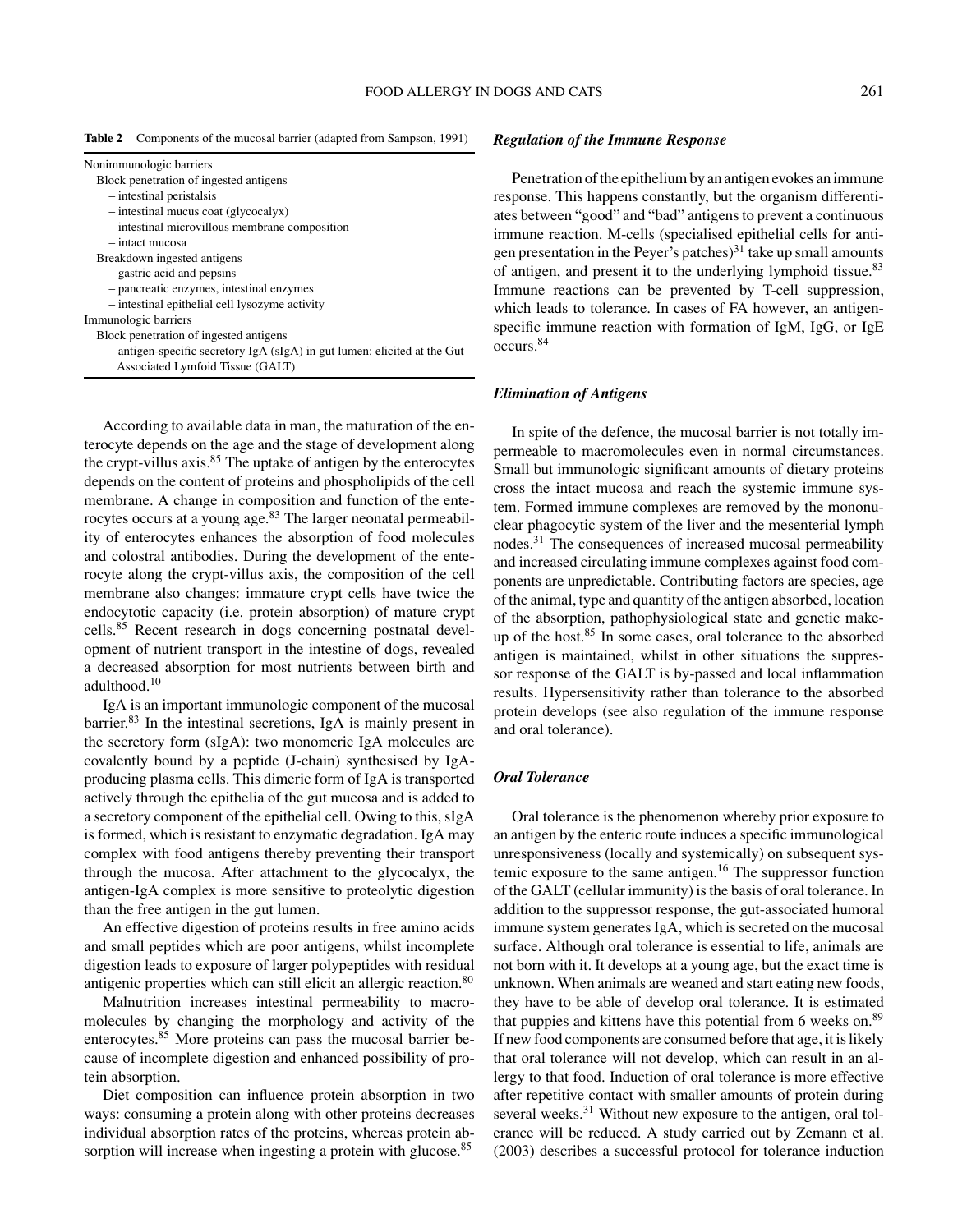in atopic dogs. Oral tolerance was induced by means of a 28-day treatment with ovalbumin dissolved in cow's milk starting at the age of 9 weeks.

# *IMMUNOLOGIC MECHANISMS*

The most common studied and best defined allergic reactions to food in man are IgE-mediated reactions (Type I hypersensitivity) that lead to clinical symptoms of immediate hypersensitivity (within a few minutes to hours after food intake). IgE-activated mast cells can release cytokines that cause a delayed hypersensitivity reaction (within a few hours to days). Type II (cytotoxic reactions), Type III (mediated by immune complexes) and Type IV (cell mediated) hypersensitivity reactions have been implicated in food-allergic disorders in people and other animals, but their involvement in FA in the dog and cat has not been clearly established.<sup>80</sup> In dogs and cats, Type I, Type III, and Type IV hypersensitivity are possible immunologic mechanisms.<sup>63</sup> Table 3 gives an overview of the different types of hypersensitivity reactions.

# *Immediate Hypersensitivity*

Immediate hypersensitivities to food occur within a few minutes to several hours after ingestion of the offending antigen. These responses are mediated by IgE bound on mast cells.<sup>16</sup> In all probability this is also true for cats and  $\text{dogs.}^{47,48,66,100}$ Without oral tolerance, an individual develops an IgE response to a certain food antigen instead of an IgA response.<sup>16</sup> IgE binds on GI and peripheric mast cells, which leads to sensitization for the causative food antigen. On subsequent contact with the antigen, mast cell degranulation occurs. This releases a range of inflammatory mediators. When the sensitized mast cells are limited to the GI tract, a local and intestinal Type I hypersensitivity reaction causes loss of fluid, plasma proteins, and blood through the capillaries of the gut into the lumen.<sup>16</sup> The stimulated secretion of mucus and chloride disturbs motility and disaccharidase activity. These changes lead to clinical symptoms of vomiting, diarrhoea, and weight loss. In some cases, repeated degranulation of mast cells leads eventually to accumulation of eosinophils in the gut wall, resulting in eosinophilic gastroenteritis.<sup>61</sup> The increase in absorption of macromolecules following gastrointestinal hypersensitivity can deteriorate the allergic reaction or may even lead to multiple hypersensitivities.<sup>16</sup> More general reactions occur when the antigen escapes from the gut and reaches sensitized basophils or IgE-bearing mast cells in the skin. Extra-gastrointestinal effects are also possible after the release of gastrointestinal mast cell mediators in the systemic circulation.<sup>83</sup>

# *Intermediate Hypersensitivity*

When judging the reported timing of occurrence of adverse reactions after food challenge, intermediate hypersensitivities to food appear frequently in dogs and cats.<sup>51,95,98</sup> They occur several hours after antigen ingestion and are probably the result of a late-phase response to IgE-mediated mast cell degranulation and/or type III hypersensitivity response to immune complexes. Activated mast cells release a great number of cytokines, which attract neutrophils, eosinophils, and in smaller amounts also lymphocytes. These cells also release other mediators, evoking chronic inflammation.83 In man, IgA complexes dominate the lamina propria of normal people. These are non-inflammatory and are quickly eliminated by the liver. In food-allergic people, IgE and IgG complexes are thought to accumulate in the gastrointestinal mucosa.<sup>83</sup> This leads to an inflammatory response by the fixation of complement and the attraction of phagocytes. Moreover, IgG and IgE complexes are another stimulus for mast cell degranulation and eosinophil migration and may contribute to the eosinophilic infiltration seen in some cases of FA $^{16}$ 

# *Delayed Hypersensitivity*

In man, delayed type hypersensitivity (DTH) reactions appear several hours to 2–3 days after ingestion of the allergen and are probably mediated by Type III and Type IV reactions.<sup>16,83</sup> Non-specific symptoms such as recurrent abdominal pain, fatigue, arthropathies, oral ulcers and GI upsets can be seen. The prevalence of DTH responses to food in the canine and feline population is unknown, but clinical experiences indicate their occurrence.<sup>51</sup>,95,<sup>97</sup>

**Table 3** Comparison of different types of hypersensitivity reactions (Roitt, 1991)

| Hypersensitivity reaction       | Type I<br>anaphylaxis       | Type II<br>cytotoxic              | Type III<br>immune complex mediated      | Type IV<br>cell-mediated                                     |
|---------------------------------|-----------------------------|-----------------------------------|------------------------------------------|--------------------------------------------------------------|
| Antibody                        | IgE bound to mast cell      | IgM and IgG $\pm$ CF <sup>*</sup> | Humoral antibodies $\pm$ CF <sup>*</sup> | T-cell receptor                                              |
| Origin of antigen               | Exogenous                   | Cell surface                      | Extracellular                            | Associated with MHC-molecule<br>on macrophage or target cell |
| Response to intradermal antigen |                             |                                   |                                          |                                                              |
| - Maximal reaction              | After 30 minutes            |                                   | After $3-8$ h.                           | After 24–48 h.                                               |
| - Form of appearance            | Urticaria                   |                                   | Erythema en oedema                       | Erythema and induration                                      |
| – Histology                     | Degranulation of mast cells |                                   | Acute inflammation                       | Perivascular inflammation                                    |
|                                 | Oedema                      |                                   | Mainly polymorphonuclear cells           | Mainly monomorphonuclear cells                               |

∗CF: complement fixation.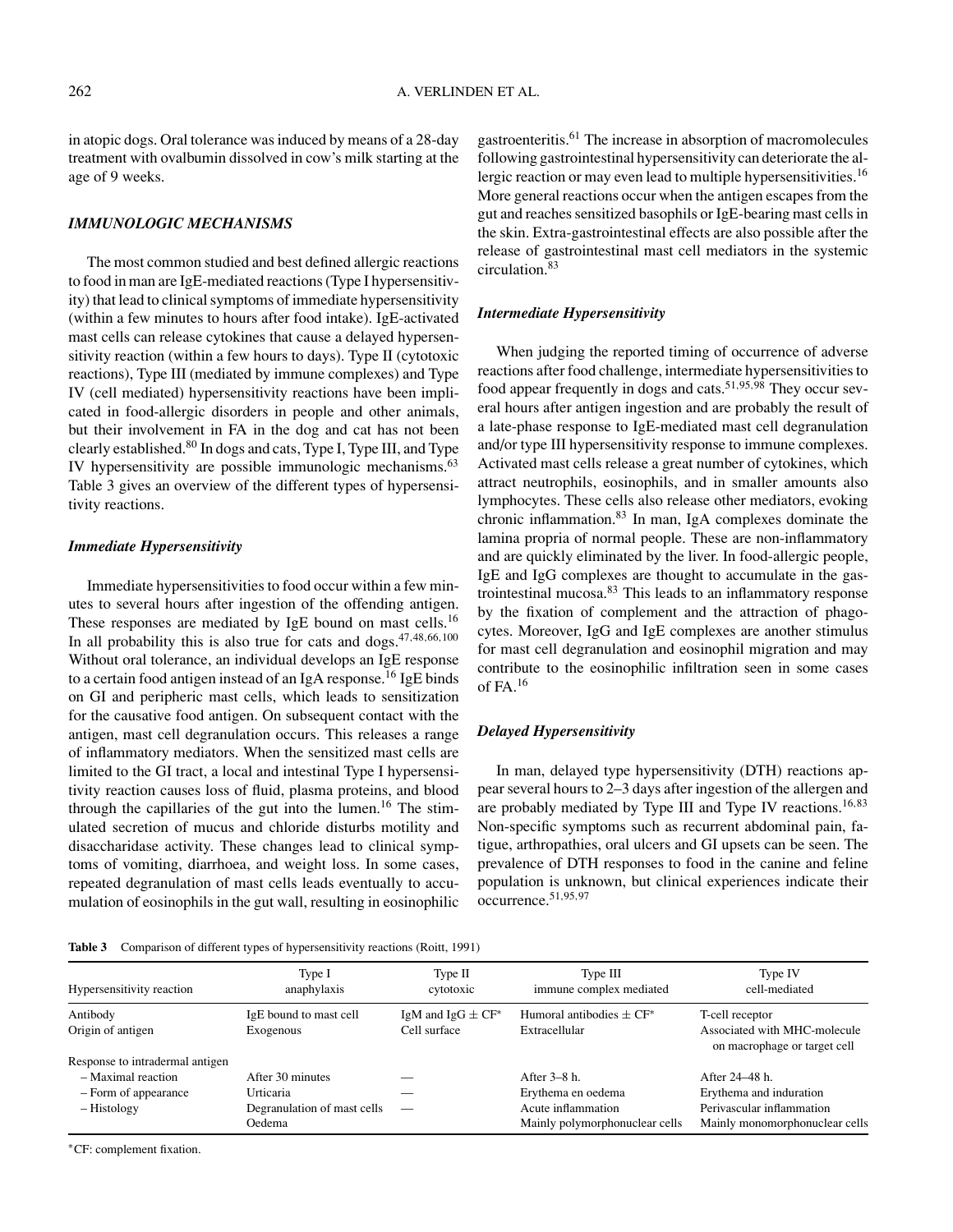|                          | Beef | Dairy | Wheat | Lamb & |     | Chicken | Soy | Pork | Rabbit | Fish | Canned<br>foods <sup>1</sup> | Dry<br>foods <sup>1</sup> | Diverse <sup>2</sup> | Number of<br>animals |
|--------------------------|------|-------|-------|--------|-----|---------|-----|------|--------|------|------------------------------|---------------------------|----------------------|----------------------|
|                          |      |       |       | mutton | Egg |         |     |      |        |      |                              |                           |                      |                      |
| Walton (1967)            | 13   | 22    | 11    | 6      |     |         |     |      |        | ∍    | 17                           |                           |                      | 82                   |
| Jeffers et al. (1991)    | 12   | 5     | 4     |        |     | 3       |     |      |        |      |                              |                           |                      | 13                   |
| Harvey (1993)            | 6    | 11    | 8     |        | 4   |         |     |      |        |      |                              |                           |                      | 25                   |
| Denis and Paradis (1994) | 8    | 4     |       |        |     |         |     |      |        |      |                              |                           |                      | 14                   |
| Paterson (1995)          | 13   |       |       |        | 4   |         |     |      |        |      |                              |                           | h                    | 20                   |
| Jeffers et al. (1996)    | 15   |       | 6     |        |     |         | 8   |      |        |      |                              |                           |                      | 25                   |
| Chesney $(2002)$         |      | 4     |       |        |     | 4       |     |      |        |      |                              | 10                        |                      | 19                   |
|                          | 72   | 55    | 30    | 13     | 20  | 19      | 12  | 8    | C      | ∍    | 17                           | 12                        | 20                   | 198                  |
| $\%$                     | 36   | 28    | 15    | 6,6    | 10  | 9.6     | 6   | 4    |        |      | 8,6                          | h                         | 10                   |                      |

**Table 4** Common food allergens in the dog

<sup>1</sup>Canned foods and dry foods: commercial foods in which the exact causative food allergen was not identified.

2Diverse: corn, rice, "biscuit," chocolate, gluten.

# *FOOD ALLERGENS*

## *General Characteristics*

Although all food proteins are antigenic (foreign to the body), only a small component of the total protein content of a food is allergenic: the capacity of a protein to induce an allergic reaction is influenced by the immunogenicity and the permeability of the gut for the protein.<sup>90</sup> Allergen immunogenicity depends on stimulation of IgE production and histamine release of mast cells after bridging of the allergen between two IgE molecules on the surface of the mast cell membrane.<sup>90</sup> This requirement places a minimum size limit on molecules that can stimulate IgE production. The maximum size limit is related to the absorption capacity of the enteric mucosa for the protein. In man, food allergens are almost exclusively glycoproteins with a molecular weight (MW) of  $10-70$  kDa.<sup>90</sup> In dogs and cats no data are available on the exact MWs of food allergens.

Factors that determine which proteins are the most important allergens are incompletely understood. Immunogenicity and stability of the protein play an important role.<sup>90</sup> Food allergens maintain their immunogenicity in spite of different treatments: a lot of allergens are partially resistant to influence of heat and acid and can resist the digestion process. However, it seems that

#### *Common Food Allergens in Dogs and Cats*

There are a lot of potential food allergens and because of the multiple ingredient content in commercial pet food, it is difficult to detect the specific causative food allergens. Several publications have been analyzed in which the allergen has been identified by elimination and single ingredient challenge trials yields in dogs.<sup>13,19,40,51,52,68,95</sup> and cats<sup>28,32,33,60,70,88,95</sup> with FA. The allergens are presented in Tables 4 and 5, for dogs and cats respectively. Veterinarians believe that food additives (dyes and preservatives) are common food allergens.76 However, not one

|                          |      |       |                |         |        | Commercial                   |     | Barley/      |       |                  | Number of            |         |
|--------------------------|------|-------|----------------|---------|--------|------------------------------|-----|--------------|-------|------------------|----------------------|---------|
|                          | Beef | Dairy | Fish           | Poultry | Rabbit | foods <sup>1</sup> ( $D/C$ ) | Egg | Lamb         | Wheat | <b>Additives</b> | Diverse <sup>2</sup> | animals |
| Walton (1967)            |      |       |                |         |        | 1 <sup>C</sup>               |     |              |       |                  |                      | 18      |
| Stogdale et al. (1982)   |      |       |                |         |        |                              |     |              |       |                  |                      |         |
| Medleau et al. (1986)    |      |       |                |         |        | 1C                           |     |              |       |                  |                      |         |
| White and Sequoia (1989) |      |       | 6              |         |        | 4*                           |     |              |       |                  |                      | 13      |
| Guaguère (1993)          | 4    |       | $\mathfrak{D}$ |         |        |                              |     |              |       |                  |                      | 17      |
| Reedy (1994)             |      |       |                |         |        |                              |     |              |       |                  |                      |         |
| Guilford et al. (1998)   |      |       |                |         |        | 4C <sub>6D</sub>             |     |              |       |                  |                      | 22      |
| Guilford et al. (2001)   |      |       |                |         |        | 1C <sub>5D</sub>             |     |              | 4     |                  |                      | 16      |
|                          | 18   | 13    | 12             | 4       |        | 22                           |     | <sub>(</sub> | 4     | ◠                | 10                   | 89      |
| $\%$                     | 20   | 14,6  | 13             | 4,5     |        | 24,8                         |     | 6,7          | 4,5   | 2,2              | 11                   |         |

**Table 5** Common food allergens in the cat

<sup>1</sup> Commercial foods ( $D = dry$  foods,  $C =$  canned foods): the exact food allergen was not identified.

∗Not specified commercial food.

2Diverse: penicilline, 'Brand's essence', gluten, viscera.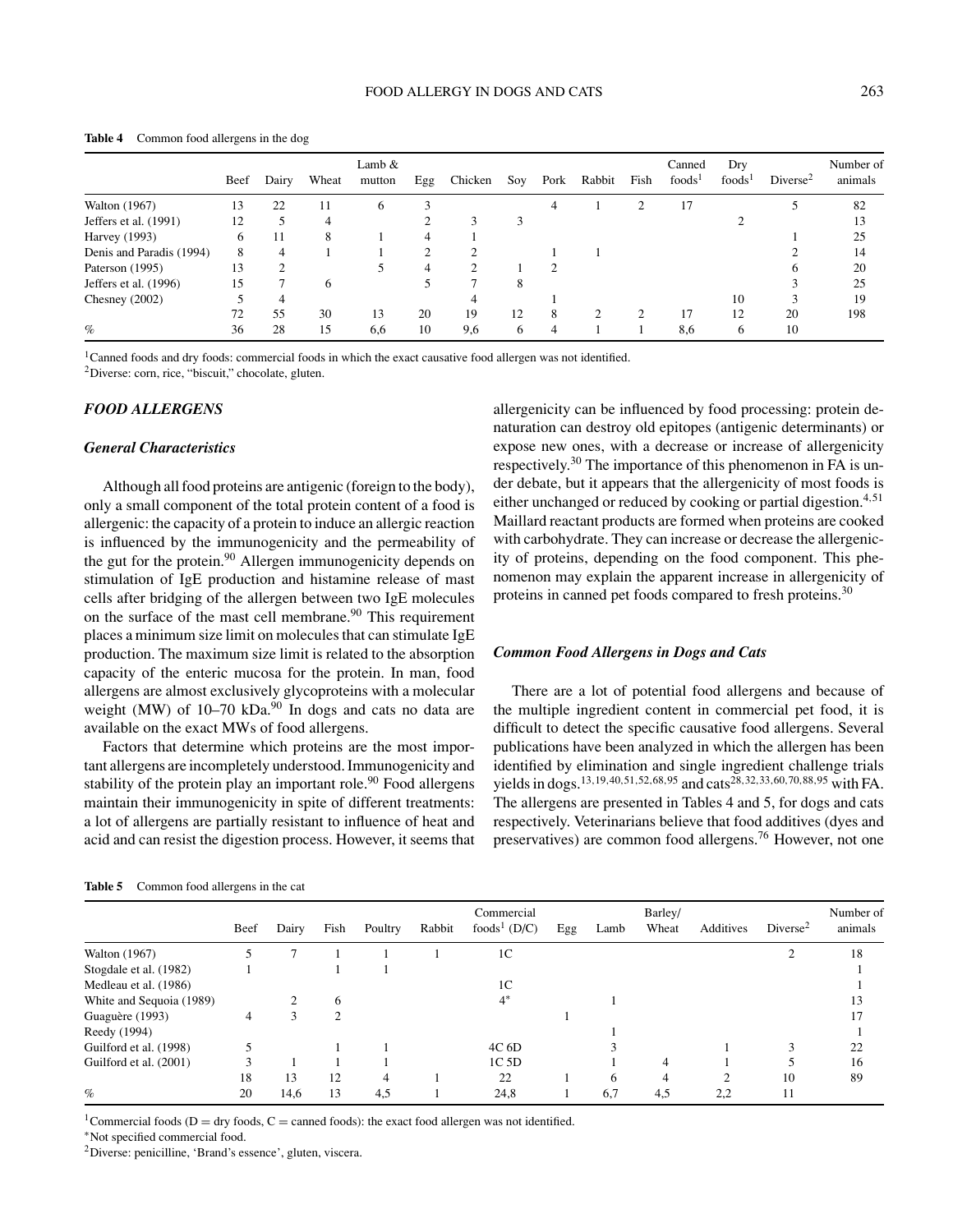case was found in literature for dogs and only two cases for cats.32,<sup>33</sup> Moreover, most reactions on food additives are types of  $FI^{39}$ 

## *Multiple Food Hypersensitivities*

According to Walton (1967), multiple hypersensitivities are uncommon in dogs and cats. However, Harvey (1993) and Paterson (1995) showed that 35–48% of the dogs were allergic to more than one food component. According to Jeffers et al. (1996), the average number of allergic reactions per dog is 2.4. A study in cats with chronic gastrointestinal problems,  $33$  revealed 50% of the cats with FA allergic to more than one food component. These findings show the importance of systematic introduction of specific food components to the elimination diet to identify a food allergen. Moreover, testing other ingredients should not be neglected when one causative substance has already been identified (see diagnosis).

# *Cross–Reactivity*

In some groups of food, allergy for one member of the group can result in a variable degree of allergy for the other members of the same group, because of antigenic similarity between food allergens.<sup>7</sup> In man, this cross-reactivity is sometimes seen with sea foods, vegetables, and cereals. Cross reactivity in other foods is far less seen, even when the origin is the same species. Research in man has shown that FA usually is specific.<sup>7</sup> and that dietary restrictions of entire food families are rarely needed. Also in dogs, cross-reactivity among products of the same animal species or between different vegetable products has not been demonstrated. Jeffers et al. (1996) showed that there was a significant difference between the number of dogs allergic to beef versus milk, and for soy versus wheat. This refutes a possible cross-reactivity between proteins from bovine origin and to soy and wheat. Hence, a dog allergic to cow milk usually can tolerate beef.<sup>51,95</sup>

#### *CLINICAL SIGNS*

#### *Occurrence*

# *Dogs*

Veterinary literature is equivocal on the incidence of FA. Most authors agree that diagnosis of FA is uncommon.<sup>63</sup> FA would be responsible for  $1\%$  of all skin diseases in dogs.<sup>1,95</sup> According to Muller et al. (1989), 10% of all allergic skin diseases (excluding parasitic allergies) are due to FA. FA is the third most common occurring skin allergy after flea-allergy and atopy. There is no clarity about the incidence of GI symptoms of FA. According to Walton (1967), GI symptoms rarely occur. Others.<sup>19</sup>,<sup>63</sup> mention GI symptoms are present in 10–15% of the cases. FA can occur more frequently than believed, because

it is difficult to entirely carry out the extensive test procedure for diagnozing  $FA$ <sup>8,81</sup> GI symptoms of  $FA$  are less frequently seen than dermatological symptoms. The reported simultaneous incidence of GI and dermatological symptoms varies with the author.19,28,32,58,63,<sup>68</sup> However, the connection between dermatologic and GI symptoms is not pathognomonic for FA. A study carried out by Guilford et al. (2001) showed that 20% of the cats with concurrent chronic GI and skin problems, had no FA. On the other hand, 75% of the cats with FA had GI problems only. In dogs, no data were found concerning GI symptoms as only presentation of FA.

A recent literature study, carried out to determine the exact incidence of FA, mentions a lot of problems that make it difficult to determine the accurate incidence of FA.<sup>12</sup> Published studies generally do not state the size of the population from which the dogs were drawn, and so the frequency of FA cannot be deduced. Many of the reports give less information than would have been useful: inclusion criteria to suspect dogs for FA, criteria by which the result of the elimination diet is evaluated and information about animals where FA was not diagnosed are important elements. The variety of clinical signs is also an important stumbling-block. Pruritus is an important symptom in evaluating the elimination diet, but objective judgment of a reduction in pruritus is difficult. The person who evaluates the effect of the elimination diet also plays a role. Relying on several authors,19,54,<sup>94</sup> Chesney (2001) concluded that 17.4% of the dogs that were submitted to a food test had FA.

There are no sex, breed or age predilections for FA in the dog.19,40,74,95,<sup>97</sup> A higher risk is reported for certain breeds: Boxers, Cocker and Springer Spaniels, Collies, Dalmatians, German Shephards, Lhasa Apsos, Miniature Schnauzers, Retrievers, Shar-Peis, Soft-Coated Wheaten Terriers, daxhunds and West Highland White Terriers.<sup>19</sup>,40,74,91,94,<sup>99</sup> However, this could not be confirmed statistically. Harvey (1993) reports a lower risk for crossbreeds, but also without statistical significant differences. FA can occur at any age: Most of the authors report a range of 4 months to 14 years age.<sup>80</sup> The average age varies with the study consulted: 15 months,  $^{13}$  2 years<sup>74</sup> and 4– 6 years.40 The first symptoms often arise before the age of one year: 33% with Rosser (1993), 51% with Harvey (1993), 48% with Denis and Paradis (1994) and 36% with White (1998). On the other hand, some authors.<sup>19,95,97</sup> report a contact with the offending food allergen during 1–2 years before the first symptoms occur.

# *Cats*

FA seems to be rarely diagnozed in the cat.  $60,87,98$  According to Muller et al. (1989), FA is -as in dogs- responsible for 1% of all skin diseases in the cat. It is the main but one cause of allergic dermatitis in the cat, after flea-allergy. FA represents 11% of the cases of miliary dermatitis.87 Cats with chronic pruritus, chronic vomiting or simultaneous pruritus and vomiting or diarrhoea have FA in  $17\%$  of the cases.<sup>32</sup> GI symptoms are present in only 10–15% of the cases.<sup>63</sup> It is difficult to evaluate the exact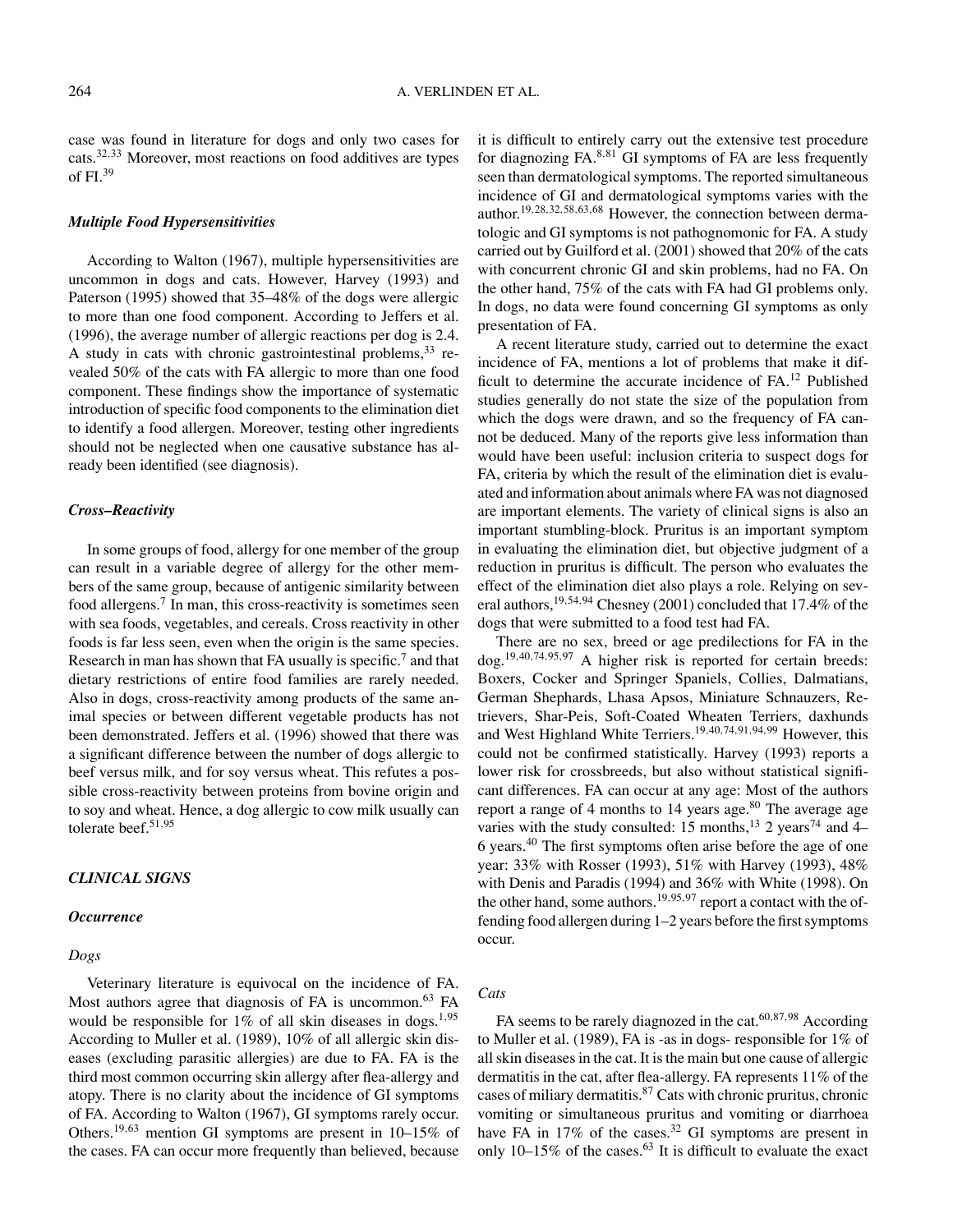prevalence, because skin injuries are multifactorial (FA, fleaallergy dermatitis and atopy) and symptoms often disappear after control of one of these causes.<sup>28</sup>

There is no sex, breed, or age predilection for FA in cats.19,28,95,<sup>98</sup> However, a few studies report a higher risk for the Siamese and the Birman cat.<sup>19,74</sup> The age on first appearance of symptoms varies between 6 months to 11 years. $28,95,98$  There seems to be no connection between the onset of clinical signs and a recent change of food: in most of the cases the offending food component was given during more than 2 years.<sup>70,98</sup> Therefore, FA seems to have a long period of sensitisation (6 months to 2 years) and would be rare in the young animal. However in 38.5% of the cases, clinical symptoms are seen before the age of 2 years.28

## *Symptoms*

FA is usually non-seasonal and often occurs suddenly after months or years of consuming the diet containing the inciting foodstuff. The occurrence of symptoms is usually consistent with subsequent challenges: each intake of the allergen causes symptoms. An inconsequent response can be explained by a variation in dose of the allergen ingested (more important with FI because a small dose of allergen is sufficient for an allergic reaction), interference with food ingested simultaneously or an altered method of food preparation.<sup>30</sup>

FA may cause dermatologic and GI symptoms.<sup>30</sup> Affection of other organ systems occurs in man, but little in dogs and cats. However, clinical experience suggests that adverse reactions to food (and maybe FA) occasionally are responsible for different symptoms such as anorexia, rhinitis, conjunctivitis, bronchoconstriction, seizures, malaise, FLUTD (Feline Lower Urinary Tract Disease), urinary incontinence, and glomerulonephritis.1,74,91,95,97,<sup>98</sup>

#### *Dermatologic Signs*

#### *Dogs*

The most common symptom of FA in dogs is pruritus. In general, the pruritus is present constantly, but the intensity can be variable. Pruritus can be either generalized or limited to face, ears, paws, axillae, inguinal or perineal region.<sup>19,40,58,74,95,97</sup> This presentation resembles atopy.<sup>44</sup> The response of pruritus after administration of corticosteroids arouses controversy in literature. In contrast with atopy, FA mostly reacts poorly on a systemic treatment with corticosteroids. However, studies report patients with a total response of pruritus following treatment with corticosteroids.<sup>19,40,74</sup> (Table 6).

FA can mimic other common skin disorders, including pyoderma, pruritic exsudative dermatoses or "hot spots" (injuries which are caused by self-trauma in response to pruritus or pain), folliculitis and ectoparasites.<sup>80</sup> A variety of primary and secondary skin lesions occur and include papules, erythema, Table 6 Response of patients with FA following treatment with corticosteroids

|                                    | Total response<br>(%) | Partial response<br>(%) | No response<br>$(\%)$ |
|------------------------------------|-----------------------|-------------------------|-----------------------|
| Harvey (1993)                      | 48                    | 24                      | 0.04                  |
| Rosser (1993)                      | 39                    | 44                      | 17                    |
| Denis and Paradis<br>$(1994)$ Dogs | 58.3                  | 27.1                    | 14.6                  |
| Cats                               | 50.0                  | 50                      | $_{0}$                |

excoriations, epidermal collarettes, hyperpigmentation, pododermatitis, seborrhea, and otitis externa.<sup>19,40,74,95,97</sup> The presence of otitis externa is an important indication for FA. In some animals it may be the only presentation for FA.40,<sup>74</sup>

Some dogs only show recurrent bacterial pyoderma (with or without pruritus). All clinical symptoms disappear temporarily after treatment with antibiotics, but reappear after finishing the treatment.<sup>19,40,74,97</sup> Recurrent pyoderma is a common finding in allergic dermatoses, especially in atopy.<sup>44</sup>,<sup>63</sup>

In 20–30% of the cases of FA, simultaneous allergic skin diseases are present. $80$  The combination of atopy, FA and fleaallergic dermatitis is well known.<sup>19,68,74</sup> Relying on the history and clinical symptoms, it is difficult to differentiate between atopy and FA. The age at onset of symptoms can possibly help to distinguish between both: atopy occurs in young adults (1–3 years), while FA is sometimes seen in animals younger than one year of age.<sup>5</sup> In contrast with FA, atopy can occur seasonally.

#### *Cats*

Different clinical reaction patterns are associated with FA in the cat: severe, generalized pruritus without lesions, miliary dermatitis, localised pruritus with self trauma (especially around the head, neck and ears), traumatic alopecia, eosinophilic plaque and rodent ulcer, exsudative dermatitis and scaling dermatosis. Different combinations are possible.<sup>8</sup> Otitis externa can occur as only clinical sign or in combination with others. Pruritus is the most frequent symptom of FA in the cat and is mainly localized on head, neck, and ears.19,28,60,88,95,<sup>98</sup> Spreading to other locations as the limbs, the ventral abdomen and the inguinal region is also possible. Primary lesions as maculae, erythema, papules, eosinophilic plaques occur.<sup>19,28,60,98</sup> However, secondary lesions (alopecia, excoriations, encrusting) by self–trauma following pruritus are more frequently seen.19,28,60,88,95,<sup>98</sup> Eosinophilia is seen in 20–50% of the cases.<sup>60,88</sup> In 30% of the cats with dermatologic signs of FA, a moderate to marked peripheral lymphadenomegaly is found. $8,80$  Concurrent flea-allergy or atopy can also be present. $8,19$ 

# *GI Signs*

Although there is no sex, breed, or age predilection for the occurrence of GI symptoms of FA, the German Shephard, Irish Setter, and Shar-Pei would be more frequently affected.<sup>80</sup> GI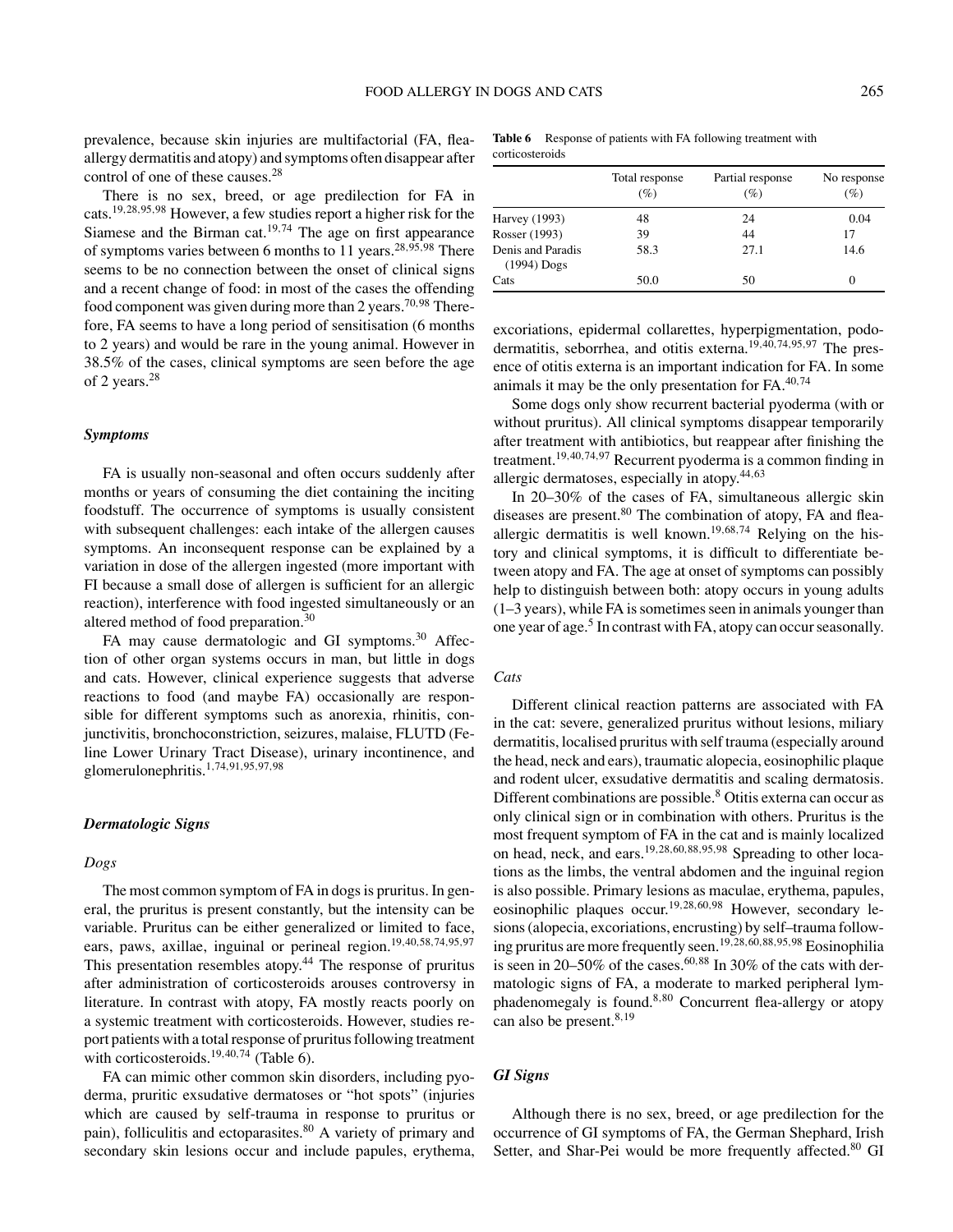symptoms of FA are non specific: vomiting, diarrhoea (varying from profuse and watery to mucoid or hemorrhagic), intermittent abdominal pain or an increased fecal frequency can be seen.13,19,28,33,65,68,88,95,97,<sup>98</sup> FA is not unlikely in dogs with pruritus and increased defecation behavior (more than 3 times a day).58,<sup>68</sup> Acute onset of diarrhoea and/or vomiting are often wrongly attributed to FA, whilst these are rather cases of FI. It is difficult to determine the true incidence of this phenomenon because the association is often made by the owner and the help of the veterinarian is not sought.<sup>38</sup> FA can be a possible cause of chronic diseases of the GI tract manifested as an intermittent or persistent period of diarrhoea and/or vomiting.<sup>6,33</sup>

#### *The Role of FA in Some GI Diseases*

*Inflammatory Bowel Disease (IBD).* The most frequent forms of IBD in dogs and cats are lymphocytic-plasmocytic and eosinophylic enteritis, $80$  which can be distinguished by infiltration of lymphocytes and plasma cells or eosinophils respectively.6,<sup>65</sup> The exact cause of these entities is mostly unknown, but in some cases FA might be the underlying problem. Hence it appears that a food change might be beneficial. In patients with IBD it is significant to carry out a food trial before starting a treatment with immunosuppressive medicaments.<sup>36</sup>

*Gluten-Sensitive Enteropathy (GSE).* GSE is an important chronic inflammatory disease of the small intestine of people. An analogical disorder affects the Irish Setter and is genetically determined.<sup>22</sup>,<sup>35</sup> Clinical signs occur between 4–7 months of age.6 "Gluten" is a crude mixture of gliadin and glutenin (two peptides that form part of the protein fraction in wheat) and is normally digested by pancreatic enzymes in the gut lumen, and completed by brush border and intracellular enzymes of the mucosa.<sup>30</sup> Completely hydrolyzed gliadin is not toxic. The cause of GSE is unknown. Initially, a defective mucosal digestion was suggested as the underlying primary cause.<sup>30</sup> However, changes in enzyme activity are rather a secondary problem because the enzyme activity of the brush border is normal in GSE dogs raised on a gluten free diet. $34$  Increase of intestinal permeability was determined in Irish Setters with GSE.<sup>35</sup> GSE in humans may be caused by Type IV hypersensitivity for gluten.<sup>30</sup> Dogs with GSE have an increased number of lymphocytes in the mucosa and the level of total IgA in the serum is also raised.35 In contrast to man, anti-gliadin IgG in the serum is lower in dogs with GSE than in healthy age-matched controls. This proves that GSE is not caused by a systemic immune response, but does not rule out a mucosal delayed hypersensitivity response.

*Protein-Loosing Enteropathy (PLEP) and Protein-Loosing Nephropathy (PLNP) in the Soft Coated Wheaten Terrier (SCWT).* The syndrome of PLEP and PLNP is rare, and can occur in the SCWT. FA is the underlying cause.<sup>91</sup> Allergic reactions in the affected dogs probably cause enteritis that proceeds to enteropathy. Deposition of circulating immune complexes (Type III hypersensitivity) can cause glomerulonephritis, leading to nephropathy.

Table 7 Differential diagnosis of food allergy in dogs (Muller et al., 1989; Vroom, 1994b)

| Ectoparasitic causes | Mites              | Lice                |
|----------------------|--------------------|---------------------|
|                      | Chevletiellose     | Flea-allergy        |
|                      | <b>Demodicose</b>  |                     |
|                      | <b>Scabies</b>     |                     |
| Immunologic causes   | Atopy              | Drug-reaction       |
|                      | Contact allergy    | Auto-immune disease |
|                      | Dermatomycose      | Zinc deficiency     |
| Other causes         | Primary pyoderma   | Hypothyroidy        |
|                      | Seborrhea          | Leishmaniosis       |
|                      | Granulomatous      | Bacterial otitis    |
|                      | sebumglandadenitis |                     |

# *DIFFERENTIAL DIAGNOSIS*

Because FA has a large variety of symptoms, the list of potential differential diagnoses is very comprehensive. In Tables 7 and 8, the main differential diagnoses of the dermatologic form of FA in dogs and cats respectively, can be consulted.

# *Diagnosis*

A food trial is the most important diagnostic tool in dogs and cats with suspected adverse reactions to food. In vitro testing, biopsies, intradermal skin testing and gastroscopic food sensitivity testing are not reliable for diagnosing FA.<sup>1</sup>,29,50,51,54,<sup>62</sup> However, food testing gives no information about the underlying immunologic mechanism. Although FI can also be identified with an elimination diet and following challenge, it is generally accepted that most of the animals with adverse reactions to food do suffer from FA when symptoms reappear after challenge with their former food.<sup>54</sup>

# *Food Trial*

The diagnosis of an adverse food reaction is confirmed by a food trial. The first step is the introduction of an elimination

Table 8 Differential diagnosis of food allergy in cats (Wills, 1992; Guagère, 1993; Vroom, 1994b)

| Ectoparasitic | Mites                             | Flea-allergy                         |  |  |
|---------------|-----------------------------------|--------------------------------------|--|--|
| causes        | Cheyletiellose                    | Reaction to tick bites               |  |  |
|               | <b>Demodicose</b>                 | Lice.                                |  |  |
|               | <b>Notoedres</b>                  |                                      |  |  |
|               | <i><u><b>Otodectes</b></u></i>    |                                      |  |  |
|               | <b>Thrombiculiase</b>             |                                      |  |  |
|               | Eosinophilic<br>granulome complex | Allergy to intestinal parasites      |  |  |
| Immunologic   | Contact dermatitis                | Pemphigus foliaceus                  |  |  |
| causes        | Drug reaction                     | Systemic lupus erythematosus         |  |  |
|               | Atopy                             | Discoid lupus erythematosus          |  |  |
| Viral causes  | Pox virus                         | Calici virus                         |  |  |
|               | Herpes virus                      | Pseudorabies                         |  |  |
|               | Dermatophytosis                   | Feline acné                          |  |  |
| Other causes  | Neurodermatitis                   | Other causes of miliary dermatitis   |  |  |
|               | Cat bite                          | Causes of generalised alopecia       |  |  |
|               | Pyoderma                          | Deficiency of biotine or fatty acids |  |  |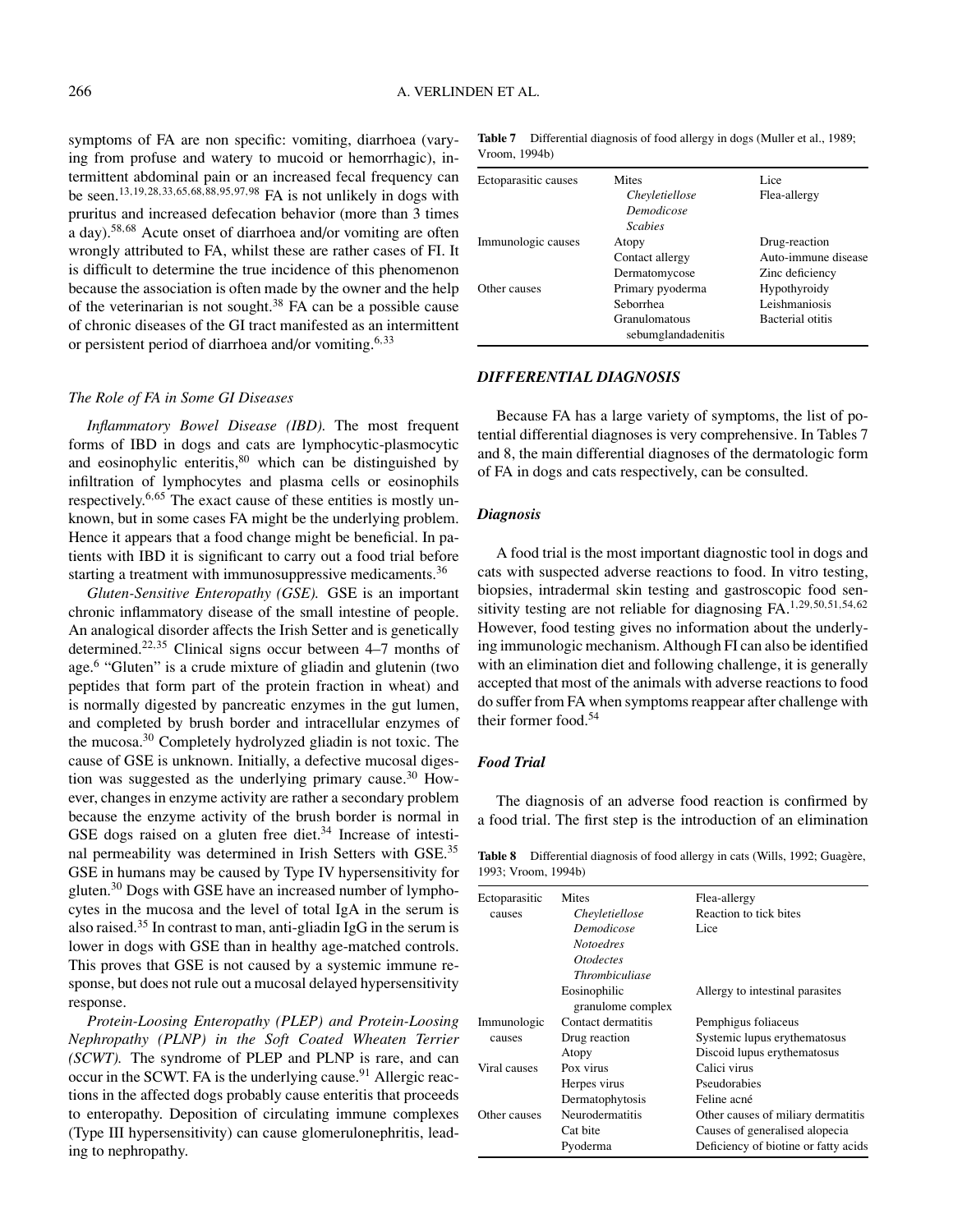diet, followed by challenging the patient's former food. When symptoms recurr on the former diet and disappear again on the elimination diet, diagnosis of FA is made. With a provocation test, the causative food component(s) must be identified. Table 9 gives an overview for a step-to-step approach in diagnosing and treating FA in dogs and cats.

#### *Elimination Diet*

# *Composition and Properties*

Removal of the previous diet and introduction of a novel protein "hypoallergenic" diet is advised by many authors.1,19,60,63,93,<sup>100</sup> Yet, the concept of such a diet is not entirely correct: a "hypoallergenic" diet does not really exist.<sup>9</sup> Food itself is antigenic (foreign to the body, capable of binding to specific antibodies) and the treatment of an allergy for a certain component consists of switching it to an alternative with a different set of antigens. A diet can only be "hypoallergenic" if the animal was never exposed to the food components before. The identification of what is truly a novel protein for any given individual is entirely dependent on the accuracy and extent of the dietary history obtained. Because of the enhanced complexity of pet foods, it has become more difficult to compose a suitable elimination diet. $36$ 

The ideal elimination diet should reply to some criteria: $^{78}$ contain a limited number of new, highly digestible proteins or exist on hydrolyzed protein, have a lower protein content than the usual foods, avoidance of additives and vasoactive amines, and be nutritionally adequate for the animal's life-stage and condition. The importance of a low protein content demands a little nuance: low protein content is only beneficial in non-allergic reactions (FI) because in cases of FA, small amounts of protein already evoke clinical responses. Though, it is hypothesized that limitation of protein can be useful in delayed type III reactions by limitation of immune complex formation (Guilford, unpublished data, 1994).

# *Choice*

*Home Made Diets (HMDs).* HMDs are generally recommended as initial test diet for dogs and cats with suspected FA.<sup>40</sup>,43,63,<sup>97</sup> Veterinarians in North-America prescribed HMDs in 72% of dogs and 86% of cats with suspected FA.<sup>76</sup> A HMD consists of one protein and one carbohydrate source. The most recommended food components in dogs are lamb, chicken, fish, rabbit, venison, rice, potatoes, and tofu.<sup>19,40,76,97</sup> In cats, the use of baby food with lamb, rabbit, and rice is recommended.<sup>19</sup>,55,76,<sup>98</sup> In contrast with previous years, the traditional elimination diet based on lamb and rice cannot be used in a number of cases due to different commercial foods based on lamb and rice which enlarges the possibility that animals with FA have already been exposed to these food components.<sup>9</sup> HMDs should not include other supplements but butter, margarine, vegetable oils, salt, or spices.<sup>18</sup>

Advantages of HMDs are the ease of replying to a patient's specific needs<sup>71</sup> and to compose a diet based on the individual nutritional history.<sup>43</sup> Owners also feel more involved and have the feeling that they can do something for their pet. It is disadvantageous that preparation of HMDs can be expensive and (especially in large breeds) time consuming.43,<sup>51</sup> Distastefulness and initial digestive upsets.43 are also possible problems. Gradually introducing the HMD can limit initial digestive upsets as vomiting, diarrhoea, colitis or flatulence.

An important drawback of most HMDs is that they are nutritionally inadequate for growth and maintenance. HMDs recommended by veterinarians in North-America were nutritionally inadequate for 89% of dogs and 92% of cats.<sup>76</sup> These foods contained excessive amounts of protein and lacked calcium, essential fatty acids, certain vitamins, and other micro-elements. Evaluation of several HMDs.<sup>41</sup> confirms these findings. The feeding of nutritionally inadequate HMDs to young animals during a period of 3 weeks or longer, can lead to nutritional disease.<sup>80</sup> Foods deficient in thiamin (vitamin  $B_1$ ) lead to anorexia and bad growth in pups within 10–20 days. Cats develop anorexia and vomiting within 1–2 weeks because of a lack of thiamin. Foods with a severe imbalance of minerals can cause skeletal diseases in young dogs within 4 weeks and may not be fed longer than 3 weeks. In theory, a deficiency of taurin is a concern in cats, but usually it is not necessary to supply during the food test.<sup>1,55</sup> Although a HMD is not nutritionally balanced nor complete, supplements are not necessary during the short test period. When a HMD is given during a prolonged time, it has to be balanced with essential ingredients.43

*Commercial Novel Protein Diets (NPDs).* Most of the NPDs are recommended for long term maintenance treatment for dogs and cats with  $FA$ ,  $76.92$  because they are supposed to be nutritionally adequate and balanced. A variety of NPDs are available for dogs and cats.<sup>9</sup> NPDs are easy to obtain and practical in use,<sup>18</sup> but are not always tested on animals with FA.<sup>80</sup> Several studies were conducted concerning the efficacy of NPDs in patients with FA.51,77,79,<sup>92</sup> in the early 90s: NPDs used as long term maintenance treatment had an efficacy of 70–80%. The lack of individual dietary history can explain why the diet was not effective in some of the dogs. The presence of additives in commercial foods or alteration of antigenic properties during food processing can be other possible explanations.<sup>43</sup> Jeffers et al. (1991) described a case of a dog that had an allergic reaction following a commercial diet based on egg and rice, although oral provocation with chicken eggs was tolerated. Although the NPD cannot replace the HMD as a test diet (only elimination diets which are 100% effective are reliable in diagnozing FA), it can be useful in a number of cases: large breed dogs where HMDs are very expensive and time consuming, owners who are not prepared to cook for their pet, animals which do not tolerate HMDs, owners that refuse to do a challenge or when the dog is allergic to multiple food components.

*Commercial Hydrolyzed Protein Diets (HPDs).* The recent use of HPDs, allows real hypoallergenic diets. Hydrolysis of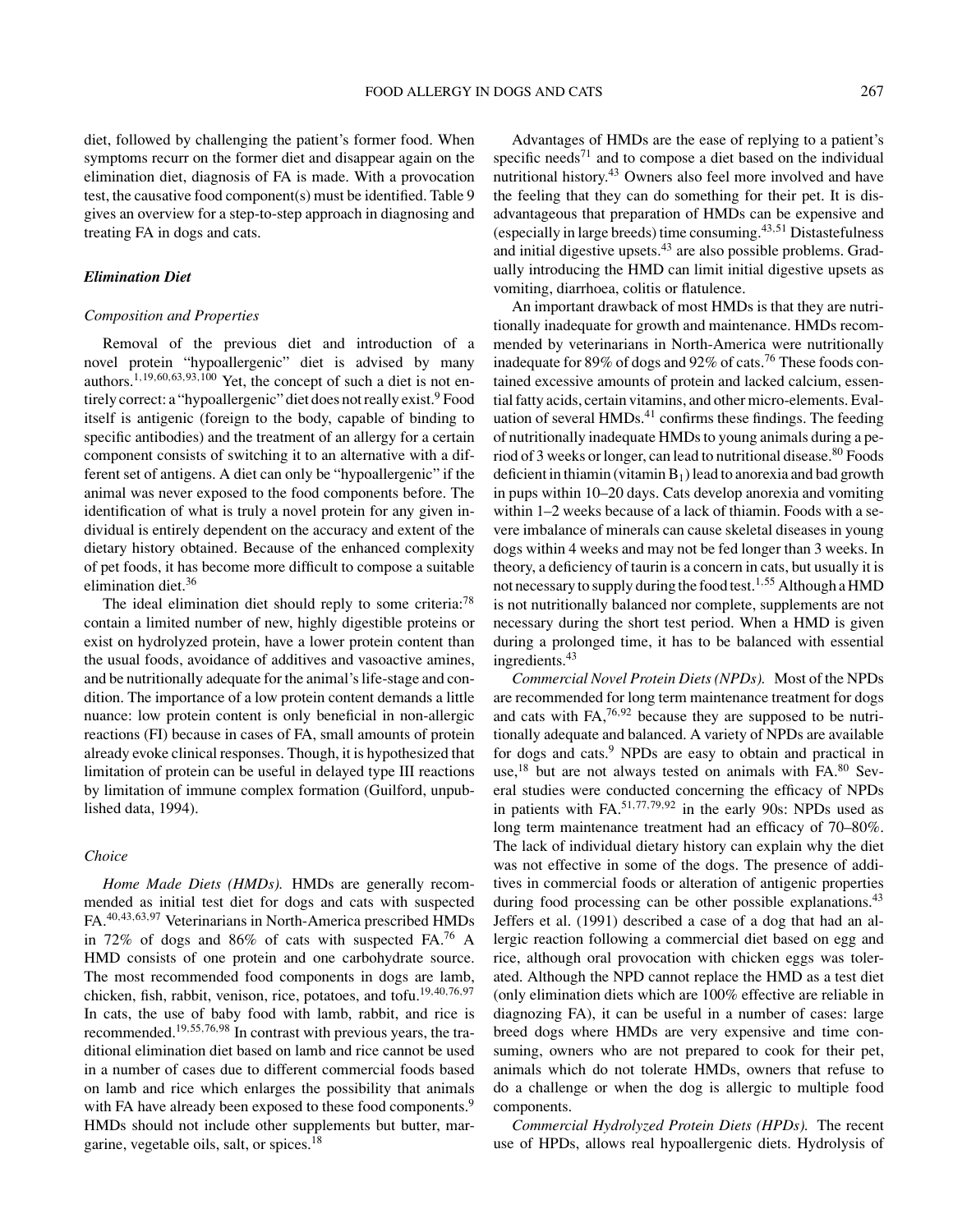# 268 A. VERLINDEN ET AL.

| Nutritional history:                                                   |                                                    | Keeping of a diary by the owner 1-2 weeks before<br>starting the elimination diet:                                 |
|------------------------------------------------------------------------|----------------------------------------------------|--------------------------------------------------------------------------------------------------------------------|
| » extensive list of all foods the animal was ever<br>exposed to before |                                                    | » Keeping of a diary by the owner 1-2 weeks before<br>starting the elimination diet:                               |
|                                                                        |                                                    |                                                                                                                    |
|                                                                        |                                                    | eliminate secundary causes of pruritus:<br>»masking effect on the elimination diet                                 |
|                                                                        | »home-made diet<br>» commercial novel protein diet | choose an appropriate elimination diet:<br>» commercial hydrolysed protein diet                                    |
|                                                                        |                                                    | 3-6 weeks feeding of an elimination diet                                                                           |
| no clinical improvement:<br>» adverse food reaction less probable      | partial improvement:<br>2-4 weeks                  | clear improvement/partial recovery:<br>» proceed with the elimination diet for<br>» challenge with the former food |
|                                                                        | »reoccurring infection<br>»coincidence             | partial improvement proceeds:<br>»simultanous allergies (atopy, fleas)                                             |
|                                                                        |                                                    | confirm partial improvement by<br>challenging the former food                                                      |
|                                                                        | » probably food allergy                            | clinical symptoms deteriorate:                                                                                     |
|                                                                        |                                                    | Refeeding of elimination diet till<br>symptoms have disappeared                                                    |
|                                                                        |                                                    | Provocation testing with separate food<br>components during 1 week                                                 |
|                                                                        | of symptoms                                        | Elimination diet on occurence                                                                                      |
|                                                                        |                                                    | choose an appropriate commercial food                                                                              |
| effective commercial food:<br>»proceed                                 |                                                    | Reoccurence of clinial symptoms:<br>»try other commercial foods                                                    |
|                                                                        |                                                    | symptoms continue to reoccur:<br>»feed a home-made diet<br>»supplement with vitamins and minerals                  |

# **Table 9** Algorythm for diagnostic steps and treatment of food allergy in the dog and cat (adapted from de Jaham, 2000; Roudebush et al., 2000)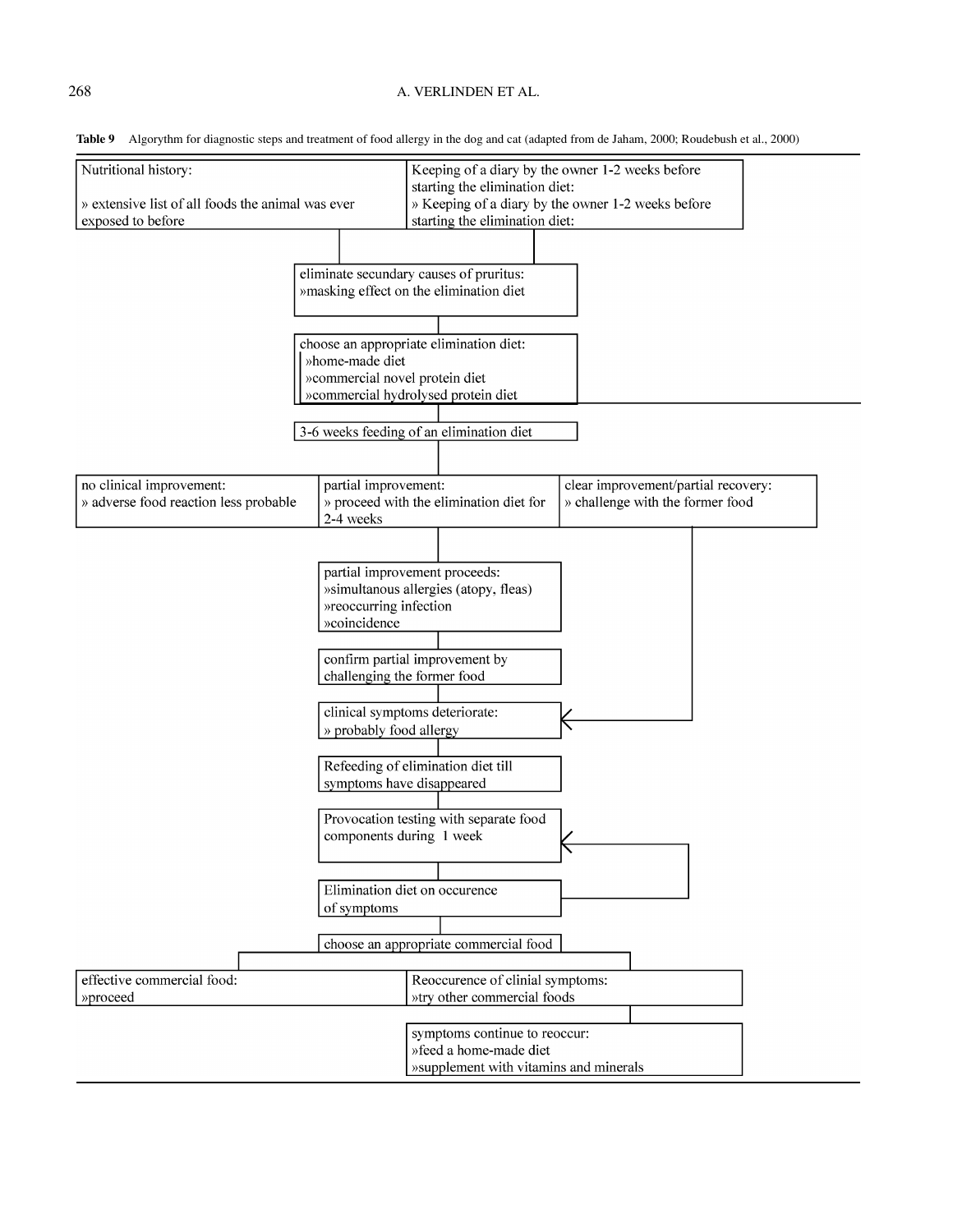proteins to smaller peptides and amino acids (AA) reduces the MW of the original protein, by which the antigenicity and allergenicity of the protein are reduced. This means that the molecules are too small to evoke a cross binding between IgE on the surface of the mast cell.<sup>15</sup> This prevents degranulation of the mast cell and IgE-mediated (Type I) hypersensitivity. Hence, it does not influence non-IgE-mediated forms of FA. HPDs are multicomponent, nutritionally complete formulas with well-defined chemical compositions.<sup>60</sup> The optimal MW of a protein hydrolysate varies with the type of protein used and the species involved. In humans, a reduction of allergenicity can only be reached when peptides are smaller than 15AA, which corresponds with a MW of  $3500-5000\text{Da}^{27,59}$  In the dog, peptides with a MW higher than 4500Da could still be capable of starting the immunologic reaction which contributes to the allergic reaction.18 Free AA are not allergenic, but are not suitable in foods because of their bitter taste and high osmolarity.59,<sup>66</sup> Hyperosmolary products attract large amounts of water, causing severe diarrhoea. HPDs are composed with different sources of protein with different degrees of hydrolysis. In man, certain protein fractions of cow milk (whey and casein) and soy protein are used as basic protein sources.<sup>14,59</sup> The efficacy of HPDs depends on the degree of hydrolysis and the protein material used. According to Olson et al. (2000), a degree of hydrolysis of 50% is required to prevent allergic reactions in dogs. Less is known about the diagnostic value of HPDs. A prospective study carried out by Groh and Moser (1998) with casein and liver HPDs showed clinical improvement in 20 of the 29 dogs (69%) suspected from FA.

#### *Duration*

The duration of an elimination diet is subject of discussion for patients with dermatologic symptoms and owing to the contradictory data in literature, it is difficult to give clear recommendations. Many older publications and text books recommend a period of 3 weeks.1,51,63,95,97,<sup>98</sup> Rosser (1993) suggested that in some cases the duration of the elimination diet had to be prolonged to 10 weeks: following a 3-week period only 25% of the dogs were diagnosed and dogs that did not show any progression after 3 weeks had partial or total recovery after 6–10 weeks. In a study from Denis and Paradis (1994), certain cases required 13 weeks to detect improvement of symptoms. Other studies report a response for most of the dogs within 3-4 weeks.<sup>20,40,68</sup> However, challenge can be done when the animal shows any response on the elimination diet, even if this occurs within the first 3 weeks. When there is no response during this period, it is recommended to maintain the test for another period of  $3$  weeks.<sup>43</sup>

In patients with GI symptoms, a shorter elimination period of 2–4 weeks is sufficient.<sup>80</sup> There is no explanation known for this. Cats with lymphocytic-plasmocytic enteritis showed a clinical progression within 2 weeks on the elimination diet.<sup>65</sup> An appropriate elimination diet fed to cats with chronic GI problems, reduced symptoms within 4 days.  $33$  With chronic

| Table 10 |  |  | Pruritus score (Paterson, 1995) |  |
|----------|--|--|---------------------------------|--|
|----------|--|--|---------------------------------|--|

| Score | Severity of pruritus                                                 |
|-------|----------------------------------------------------------------------|
| 1     | Dog not pruritic at all, or scratches occasionally like a normal dog |
| 2     | Dog scratches/bites occasionally, and is generally comfortable       |
| 3     | Dog scratches and bites frequently, but not excessively              |
| 4     | Dog scratches and bites very frequently, often seems uncomfortable   |
| 5     | Dog scratches and bites almost constantly, in a lot of discomfort    |

relapsing problems, the elimination period has to be longer than the normal symptom free period of the patient, to obtain a reliable judgement of the attribution of FA in the patient's symptoms.<sup>4</sup>

#### *Interpretation of the Response on the Diet*

*Dermatologic Signs.* In patients with dermatologic signs, pruritus is the most important symptom that is evaluated during the elimination diet. Evaluation of pruritus is rather subjective and criteria for reduction of pruritus differ according to the studies consulted, varying from  $50\%$ .<sup>51</sup> to 80–100%.<sup>97,98</sup> Only Paterson (1995) made an objective evaluation of pruritus by the use of a pruritus score (Table 10): at the end of the elimination test, almost all dogs showed a reduction to a score of 3 or less.

The interpretation of a patient's response to the elimination diet can be hampered by (1) a partial or accidental response, (2) the influence of infections (bacterial, mycotic) or (3) a simultaneous started treatment for pruritus.<sup>43</sup> A *partial response* occurs when concurrent allergies are present or in atopic patients that go through a fluctuation in severity.<sup>43</sup> This allows a false diagnosis of FA. To prevent this problem, it is necessary to repeat the food trial several times, until both the owner and the veterinarian are fully convinced that the diet is the determining factor in preventing the symptoms. Unfortunately, it is very time-consuming to repeat this cycle (first response to the elimination diet, relapse after challenge, second response to elimination diet) and this may lead to problems with the owner's cooperation. Until recently, no cases were reported with this approach. *Secondary infections* occur frequently in dogs with FA and a treatment is often prescribed simultaneously with the start of the elimination diet.<sup>20,55,92</sup> It is important to maintain the treatment during challenge testing, because otherwise infections can reappear and wrongly suggest that the patient relapsed on the food. Related problems are the cases of recurrent pyoderma following FA in dogs.43 Pruritus in these patients is only caused by the lesions of staphylococs and completely disappears after treatment with antibiotics. Diagnosis of this non-pruritic form of FA with secondary pruritic pyoderma is very difficult, especially if the period between the relapses is greater than 3 weeks. In this situation, the veterinarian has to determine if the elimination diet prevents the relapse of pyoderma, but this can demand several weeks. Moreover, more weeks may pass before the pyoderma reappears after challenge. This makes it very difficult to maintain the cooperation of the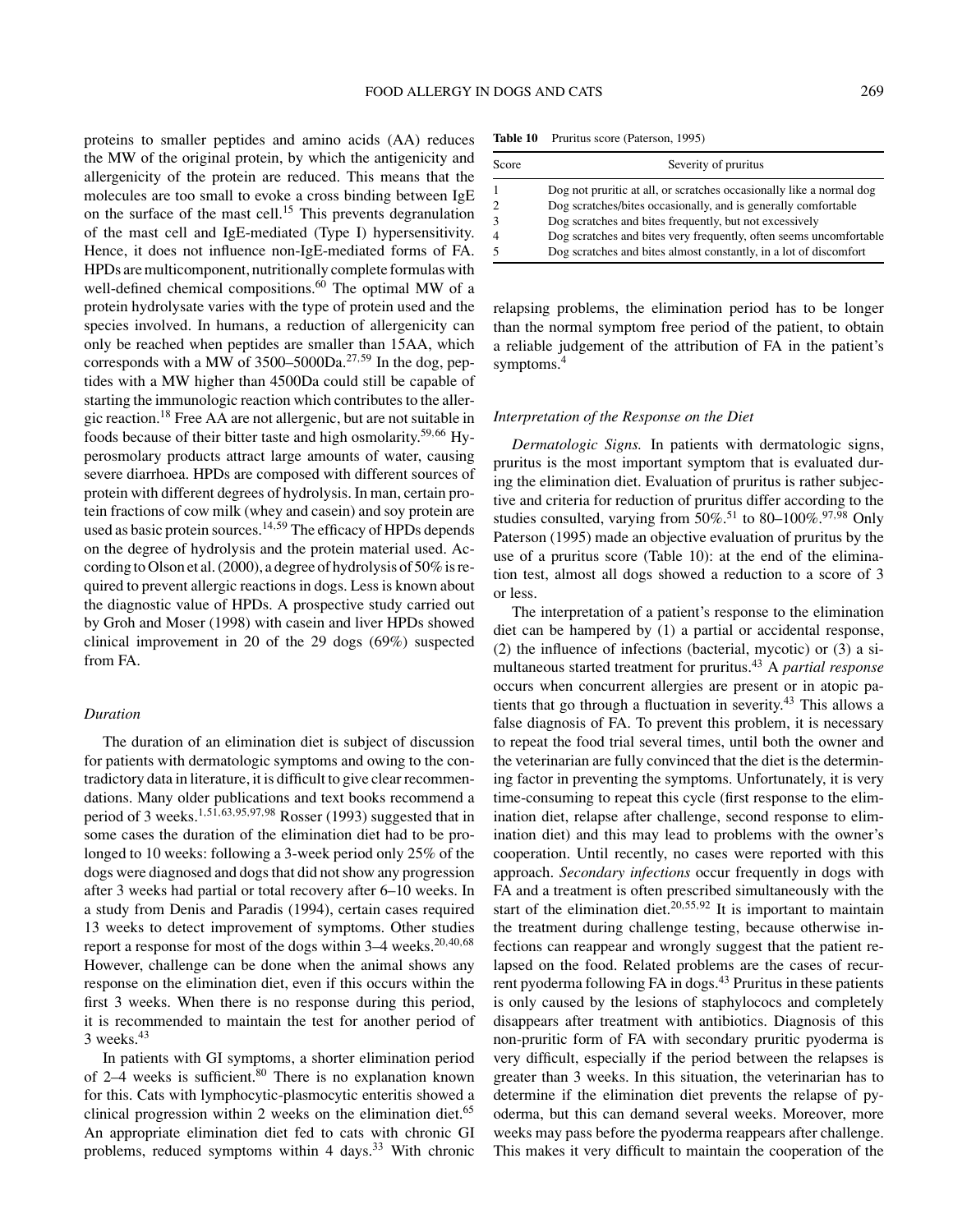| Food allergy              | Pancreatitis                         |
|---------------------------|--------------------------------------|
| Food intolerance          | Exocrine pancreas insufficiency      |
| Small intestine bacterial | Chronic gastritis                    |
| overgrowth (SIBO)         |                                      |
| Idiopathic IBD            | Gastro-oesophagal reflux             |
| Lymphangiectasy           | Emptying disturbances of the stomach |
|                           | Portosystemic shunts                 |

**Table 11** Disorders that can progress clinically with an elimination diet/hypoallergenic diet (Hall, 2002)

owner during the repeated periods of challenge and treatment with antibiotics. *Pruritus treatment* with corticosteroids is only advised when absolutely necessary (eg. in dogs and cats with self–mutilation) and only for a short period  $(1-3$  weeks).<sup>43</sup> After finishing the treatment, the elimination diet must be continued for another 2 weeks to evaluate the effect of the diet itself.99,<sup>100</sup>

Finally, when there is no progression with the elimination diet, pruritus can possibly be maintained by another cause (no FA), presence of another allergy (besides FA) or another allergen in the elimination diet.<sup>100</sup>

*GI Signs.* Remission of GI symptoms following elimination diet is indicative for a FA, but is no proof.<sup>36</sup> A number of GI disorders can react to a change of food (Table 11). With the change of the protein source, factors as digestibility and contents of fat and carbohydrate are altered, that can improve certain GI diseases.

#### *Challenge Test*

In patients with FA, the re-introduction of the original food will cause clinical problems following reduction or disappearance of symptoms on the elimination diet, which confirms diagnosis of FA. Depending on the underlying immunologic mechanism, symptoms are detected within a few hours to 3 days, but if the allergen was excluded from the diet longer than one month, it can also last up to 7 days.<sup>20,28,51,74,95,98,100</sup> Some owners will refuse to do a challenge with the former food after reduction of clinical signs, but it is important to underline the importance of the challenge test, because a significant placebo effect can occur in 20% of the cases. $43$  This means that continuing the elimination diet will be useless in some patients. These are cases of FI which cure spontaneously (eg. after intake of fish with a high amount of histamine) or patients without FA in which a simultaneous treatment (eg. antiparasitic or antibacterial) was started. Ferguson underlines the importance of the challenge test (cited by Rosser and White, 1998): "an unchallenged case is an unconfirmed case."

# *Provocation Test*

Because dogs and cats are exposed to a number of dietary proteins, it is very important to carry out extensive provocation tests with specific food components, to determine the allergen.<sup>52</sup> First of all, the animal is fed the elimination diet until a maximal progression of clinical signs is reached. Afterwards a set of different challenges with specific food components can be carried out. One protein or carbohydrate source is added to the elimination diet for a period of  $1-2$  weeks.<sup>40,43,52</sup> If no symptoms are detected, the first food component can be changed by a second for another period of 1–2 weeks. This cycle is repeated until the animal is exposed to all possible sources of its former food. If symptoms occur on one specific food component, the patient must be fed the elimination diet again, until maximal progression of symptoms is reached. Afterwards, a following food component can be tested. This procedure is very time-consuming, but gives the veterinarian and the owner information which permits to plan the long term treatment of the patient.43

Provocation testing can be carried out in several ways. $8,80$ In an "open" food challenge, the owner and the veterinarian know which specific food component is fed. In a "single-blind" food challenge, only the veterinarian is informed. "Doubleblind" challenges are done in a way that neither the veterinarian, nor the owner know which food component is fed to the animal. Practical concerns limit the use of single- and double-blind challenge tests in veterinary medicine. This can be regretted as in humans the placebo effect is important in food trials. The owner or the veterinarian might be influenced during the observation of clinical symptoms in dogs and cats.<sup>30</sup> However, several authors believe that open challenges are reliable for the routine clinical work in veterinary medicine.<sup>51</sup>,<sup>98</sup> Only two studies reported double-blind challenge tests.56,<sup>57</sup>

# *TREATMENT-MANAGEMENT*

The principle for treating FA is very simple: avoidance of the offending food allergen, $63,\overline{80}$  hence the importance to do provocation testing with separate food components.<sup>51</sup> Concurrent allergies can influence the threshold for clinical symptoms in some animals.80 Prevention of fleas and other causes of pruritus must be carried out.<sup>55</sup>

# *Diet Manipulation*

The aim of the treatment is feeding of a diet that is balanced and on which the patient stays asymptomatic. Both HMDs and commercial foods (NPDs and HPDs) can be used.<sup>80</sup> The use of mixtures of vitamins and minerals based on pure chemical substances is advised for supplementation of macrominerals and trace elements in HMDs.<sup>53</sup>

#### *Medicamental Treatment*

Corticosteroids can be used in cases of FA with insufficient cooperation of the owner or in rare occasions where multiple food allergies hamper the composition of a suitable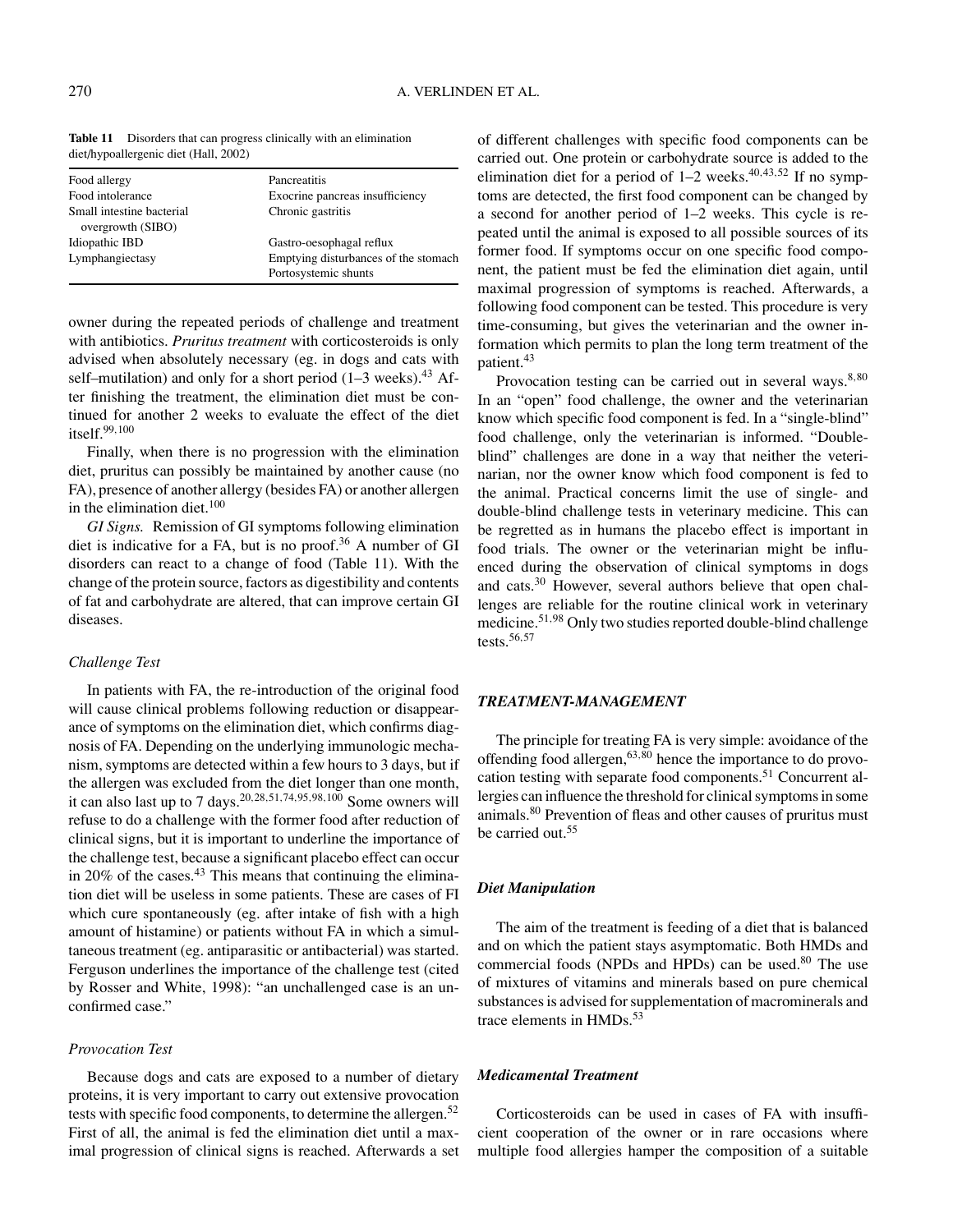hypoallergenic diet.<sup>38</sup> Chronic GI diseases with FA are often treated with relatively high doses of corticosteroids, sometimes combined with a cytostaticum.<sup>38</sup> Antihistaminica can be beneficial in cases of FA with urticaria.<sup>38</sup> On presentation of other symptoms, they are probably of little help. Treatment with antibiotics is started when secondary bacterial infections are present.20,55,<sup>93</sup>

# *PROGNOSIS*

The prognosis of FA is very good when the offending food allergen is identified. The way the diet is followed accurately influences the prognosis to a great extent. Correct instruction of the owner and attention from the veterinarian are of great importance.<sup>63</sup> A relapse is possible when the animal becomes allergic to another food component. Some patients become allergic to the new protein in their diet after  $2-3$  years.<sup>20</sup> When this happens, a new food trial has to be carried out to identify the new allergen and to compose a new hypoallergenic diet.<sup>18</sup> Identification of the new allergen is not difficult when the animal receives a commercial hypoallergenic diet, because of the limited number of ingredients. When the animal is fed a normal commercial food without the causative (primary) food allergen, identification of the new allergen will demand more effort because of the larger amount of food ingredients. Strict avoidance of food allergens can allow that oral tolerance recovers, by which the allergy subsides.89 The persistence of antibodies to the causative food component prohibits the recovery of oral tolerance when it is ingested again. Several months are necessary before antibodies have disappeared. Some medicaments can prevent the regain of oral tolerance: immunosupressiva such as corticosteroids can suppress the production of sIgA on the mucosa or inhibit the suppressor function of the GALT.<sup>89</sup> One-third of the persons that strictly avoided the offending food component during  $1-2$  years, tolerated new exposure to the food allergen.<sup>67</sup> For dogs and cats, there are no data available on this subject. According to Muller et al. (1989) natural hyposensitisation rarely occurs.

# *CONCLUSIONS*

The exact prevalence of FA in dogs and cats remains unknown, but is probably underestimated because of the difficulties to make a reliable diagnosis of FA. The lack of a reliable diagnostic test is a big concern and would be a great step forward in determining the exact prevalence of FA in suspected patients. Up to now, an extensive food trial is the only way to diagnose FA. Unfortunately, the correct performance of the different phases of this test (elimination diet, challenge and provocation testing) is a very time-consuming activity. For a successful outcome of the food trial, the choice of an appropriate elimination diet is of great importance. The recent development of HPDs can be a helpful alternative for HMDs and NPDs. However, clinical studies are required to evaluate the nutritional value and the efficacy of these HPDs in treating dogs and cats with FA.

#### *REFERENCES*

- [1] Ackerman, L. 1988. Food hypersensitivity: A rare but manageable disorder. *Veterinary Medicine*, **83**:1142–1148.
- [2] Anderson, J.A. 1986. The establishment of common language concerning adverse reactions to foods and food additives. *Journal of Allergy*, **78**:140– 144.
- [3] Andre, F., Andre, C., Colin, L., and Cavagna, S. 1995. IgE in stools as an indicator of food sensitisation. *Allergy*, **50**:328–333.
- [4] Bahna, S.L. 1991. Practical considerations in food challenge testing. *Immunology and Allergy Clinics of North America*, **vol. 11** nr. 4:843–850.
- [5] Baker, K.P., and Thomset, L.R. 1990. Allergic dermatoses. In: *Canine and Feline Dermatology.* London: Blackwell Scientific Publications, 211–214.
- [6] Batt, R.M., and Hall, E.J. 1989. Chronic enteropathies in the dog. *Journal of Small Animal Practice*, **30**:3–12.
- [7] Bernhisel-Broadbent, J. 1995. Allergenic cross-reactivity of foods and characterisation of food allergens and extracts. *Annals of Allergy*, **75**:295– 303.
- [8] Blakemore, J.C. 1994. Gastrointestinal Allergy. *The Veterinary Clinics of North America: Small Animal Practic*, **vol. 24** nr. 4:655–693.
- [9] Brown, C.M., Armstrong, P.J., and Globus, H. 1995. Nutritional Management of Food Allergy in Dogs and Cats. *Compendium on Continuing Education for the Practicing Veterinaria*, **17**:637–658.
- [10] Buddington, R.K., and Malo, C. 2003. Postnatal development of nutrient transport in the intestine of dogs. *American Journal of Veterinary Research*, **64(5)**:635–645.
- [11] Casale, T.B., Bowman, S., and Kaliner, M. 1984. Induction of Human Mast Cell Degranulation by Opiates and Endogenous Opioid Peptides, Evidence for Opiate and Non-opiate Receptor Participation. *Journal of Allergy and Clinical Immunology*, **73**:775–781.
- [12] Chesney, C.J., 2001. Systematic review of evidence for the prevalence of food sensitivity in dogs. *Veterinary Record*, **148**:445–448.
- [13] Chesney, C.J., 2002. Food sensitivity in the dog: A quantitative study. *Journal of Small Animal Practice*, **43**:203–207.
- [14] Clemente, A. 2000. Enzymatic protein hydrolysates in human nutrition. *Trends in Food Science & Technology*, **11**:254–262.
- [15] Cordle, C.T. 1994. Control of food allergies using protein hydrolysates. *Food Technology*, **48**(10):72–76.
- [16] Crowe, S.E., and Perdue, M.H. 1992. Gastrointestinal Food Hypersensitivity: Basic Mechanisms of Pathophysiology. *Gastroenterology*, **103**:1075–1095.
- [17] Declercq, J. 2000. A case of diet-related lymphocytic mural folliculitis in a cat. *Veterinary Dermatology*, **11**:75–80.
- [18] De Jaham, C. 2000. Les allergies alimentaires et la jungle des diètes hypoallergènes. *Le Médecin Vétérinaire du Québèc*, 30:73–81.
- [19] Denis, S., and Paradis, M. 1994. L'allergie alimentaire chez le chien et le chat. Etude rétrospective. *Le Médecin Vétérinaire du Québec*, 24 ref. **1**:15–20.
- [20] Fadok, V.A. 1994. Diagnosing and Managing the Food-Allergic Dog. *Compendium on Continuing Education for the Practicing Veterinarian*, **16**:1541–1544.
- [21] Furukwa, C.T. 1991. Nonimmunologic food reactions that can be confused with allergy. *Immunology and Allergy Clinics of North America*, **11**:815– 829.
- [22] Garden, O.A., Pidduck, H., Lakhani, K., et al. 2000. Inheritance of glutensensitive enteropathy in Irish Setters. *American Journal of Veterinary Research*, **61(4)**:462–468.
- [23] German, A.J., Bland P.W., Hall, E.J., and Day, M.J. 1998. Expression of major histocompatibility complex class II antigens in the canine intestine. *Veterinary Immunology and Immunopathology*, **61**:171–180.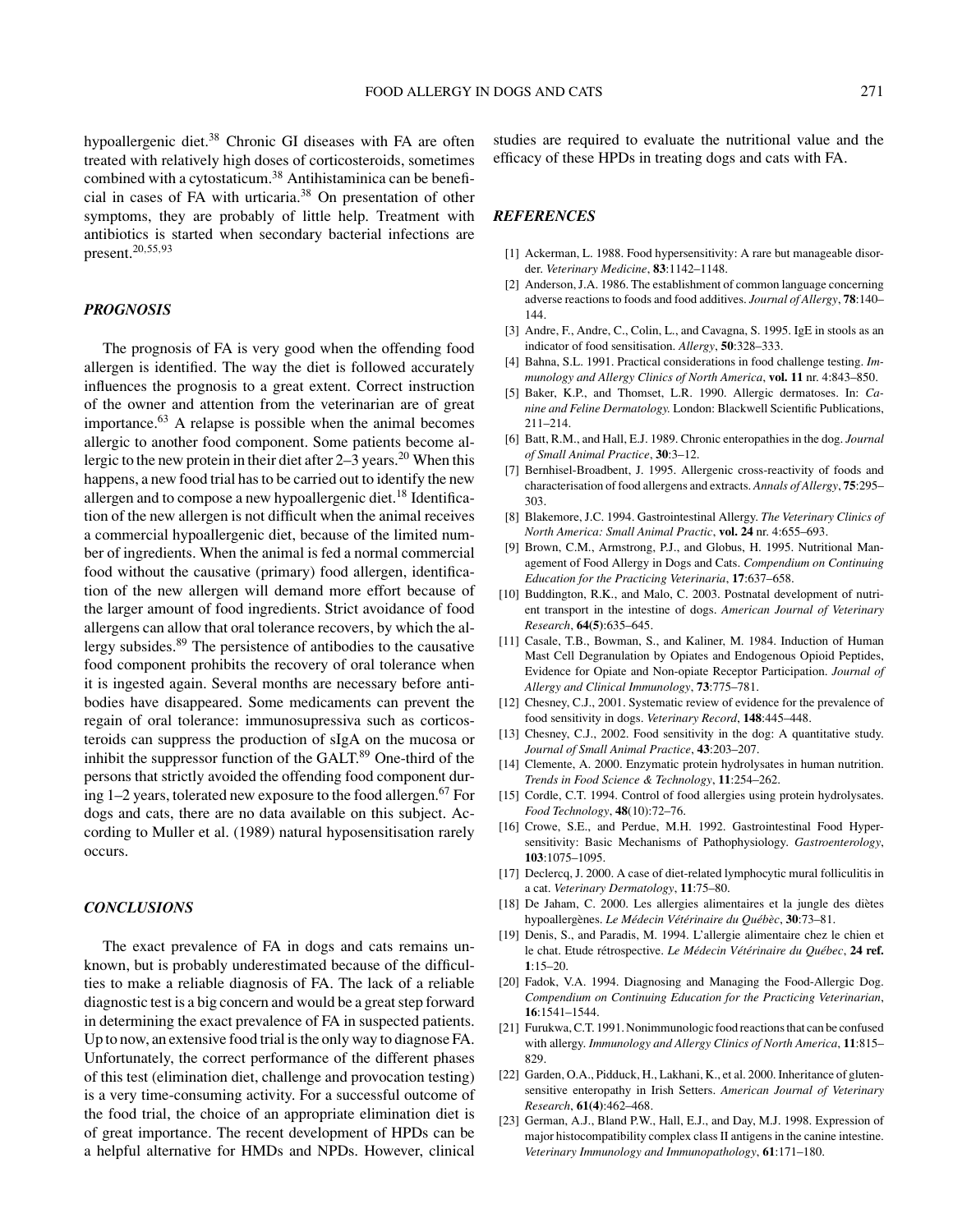- [24] German, A.J., Hall, E.J., and Day, M.J. 1999. Analysis of leucocyte subsets in the canine intestine. *Journal of Comparative Pathology*, **120**:129– 145.
- [25] German, A.J., Hall, E.J., Moore, P.F. et al. 1999. The distribution of lymphocytes expressing  $\alpha$  B and  $\gamma$  δ T-cell receptors, and the expression of mucosal addressin cell adhesion molecule-1 in the canine intestine, **121**:249- 263.
- [26] Glauberg, A., and Blumenthal, H.P. 1983. Chocolate poisoning in the dog. *Journal of the American Animal Hospital Association*, **19**:246–248.
- [27] Groh, M., and Moser, E. 1998. Diagnosis of food allergy in the nonseasonally symptomatic dog using a novel antigen, low molecular weight diet: A prospective study of 29 cases. *Veterinary Allergy and Clinical Immunology*, **6(1)**:5–6.
- [28] Guaguère, E. 1993. Intolérance alimentaire à manifestations cutanées: a` propos de 17 cas chez le chat. *Pratique Medicale et Chirurgicale de ´ l'Animal de Compagnie*, **28**:451–460.
- [29] Guilford, W.G., Strombeck, D.R. et al. 1994. Development of Gastroscopic Food Sensitivity Testing in Dogs. *Journal of Veterinary Internal Medicine*, **8**:414–422.
- [30] Guilford, W.G. 1996a. Adverse reactions to food. In: Guilford, W.G., Center, S.A., and Strombeck, D.R. Eds. *Strombeck's Small Animal Gastroenterology.* Philadelphia: W.B. Saunders Company, 436–450.
- [31] Guilford, W.G. 1996b. Gastrointestinal immune system. In: Guilford, W.G., Center, S.A., and Strombeck, D.R., Eds. *Strombeck's Small Animal Gastroenterology*, Philadelphia: W.B. Saunders Company, 20–37.
- [32] Guilford, W.G., Markwell, P.J., Jones, B.R., et al. 1998. Prevalence and causes of food sensitivity in cats with chronic pruritus, vomiting and diarrhea. *Journal of Nutrition*, **128 (suppl)**:2790S–2791S.
- [33] Guilford, W.G., Jones, B.R., Markwell, P.J. et al. 2001. Food hypersensitivity in Cats with Chronic Idiopathic Gastrointestinal Problems. *Journal of Veterinary Internal Medicine*, **15**:7–13.
- [34] Hall, E.J., and Batt, R.M. 1990. Development of wheat-sensitive enteropathy in Irish Setters: Biochemical changes. *American Journal of Veterinary Research*, **51**:983–989.
- [35] Hall, E.J., Carter, S.D., Barnes, A., and Batt, R.M. 1992. Immune responses to dietary antigens in gluten-sensitive enteropathy of Irish Setters *Research in Veterinary Science*, **53**:293–299.
- [36] Hall, E.J. 2002. Gastrointestinale Krankheitsbilder bei Futtermittelunverträglichkeiten. Praktische Tierärzt, 83(1):30-36.
- [37] Halliwell, R.E.W. 1992a. Comparative aspects of food intolerance. *Veterinary Medicine*, **87**:893–899.
- [38] Halliwell, R.E.W. 1992b. Management of dietary hypersensitivity in the dog. *Journal of Small Animal Practice*, **33**:156–160.
- [39] Hannuksela, M., and Haahtela, T. 1987. Hypersensitivity reactions to food additives. *Allergy*, **42**:561–575.
- [40] Harvey, R.G. 1993. Food allergy and dietary intolerance in dogs: A report of 25 cases. *Journal of Small Animal Practice*, **34**:175–179.
- [41] Hesta, M., Debraekeleer, J., Millet, S., Wilmaerts, L., and Janssens, G.P.J. 2002. Evaluation of several home made diets for food allergy in dogs or obesity in cats. *Proceedings of the Joint Nutrition Symposium*, Antwerp, p. 31.
- [42] Hill, F.W.G., and Kelley, D.F. 1979. Naturally occurring intestinal malabsorption in the dog, 1974. *American Journal of Digestive Diseases* **19**:649–665.
- [43] Hill, P. 1999. Diagnosing cutaneous food allergies in dogs and cats—some practical considerations. *In Practice*, **21**:287–294.
- [44] Hillier, A., and Griffin, C.A. 2001. The ACVD task force on canine atopic dermatitis  $(X)$ : is there a relationship between canine atopic dermatitis and cutaneous adverse food reactions? *Veterinary Immunology and Immunopathology*, **81**:227–231.
- [45] HogenEsch, H., and Felsburg, P.J. 1992. Immunohistology of Peyer's patches in the dog. *Veterinary Immunology and Immunopathology*, **30**:147–160.
- [46] HogenEsch, H., and Felsburg, P.J. 1992. Isolation and phenotypic and functional characterization of cells from Peyer's patches in the dog. *Veterinary Immunology and Immunopathology*, **31**:1–10.
- [47] Ishida, R., Masuda, K., Sakaguchi, M., Ohno, K., Hasegawa, A., and Tsujimoto, H. 2000. In vivo and in vitro evidence of type I hypersensitivity to food allergens in atopic dogs. *Veterinary Dermatology*, **11**:32.
- [48] Ishida, R., Masuda, K., Sakaguchi, M., Kurata, K., Ohno, K., and Tsujimoto, H. 2003. Antigen-specific histamine release in dogs with food hypersensitivity. *Journal of Veterinary Medical Science*, **65**(3):435– 438.
- [49] Jackson, H.A., Cates, C., and Hammerberg, B. 2000. Total and allergen specific serum and fecal IgE-responses to dietary changes in dogs with suspected food hypersensitivity. *Veterinary Dermatology*, **11**:33.
- [50] Jackson, H.A., Jackson, M.W., Coblentz, L., and Hammerberg, B. 2003. Evaluation of the clinical and allergen specific serum immunoglobulin E responses to oral challenge with cornstarch, corn, soy and soy hydrolysate diet in dogs with spontaneous food allergy. *Veterinary Dermatology*, **14**:181–187.
- [51] Jeffers, J.G., Shanley, K.J., and Meyer, E.K. 1991. Diagnostic testing of dogs for food hypersensitivity. *Journal of the American Veterinary Medical Association*, **198**:245–250.
- [52] Jeffers, J.G., Meyer, E.K., and Sosis, E.J. 1996. Responses of dogs with food allergies to single-ingredient dietary provocation. *Journal of the American Veterinary Medical Association*, **209**:608–611.
- [53] Kotsugi, Y., Opitz, B., and Kienzic, E. 1998. Balancing home-made diets for patients with adverse reactions to commercial foods. *Journal of Animal Physiology and Animal Nutrition*, **80**:163–166.
- [54] Kunkle, G., and Horner, S. 1992. Validity of skin testing for diagnosis of food allergy in dogs. *Journal of the American Veterinary Medical Association*, **200**:677–680.
- [55] Kunkle, G. 1995. Food allergy. *The Veterinary Clinics of North America Small Animal Practice*, **vol. 25** nr. 4:816–818.
- [56] Leistra, M.H.G., Markwell, D.J., and Willemse, T. 2001. Evaluation of selected protein-source diets for management of dogs with adverse reactions to foods. *Journal of the American Veterinary Medical Association*, **219**:1411–1414.
- [57] Leistra, M., and Willemse, T. 2002. Double-blind evaluation of two commercial hypoallergenic diets in cats with adverse food reactions. *Journal of Feline Medicine and Surgery*, **4**:185–188.
- [58] Loeffler, A., Lloyd, D.H., Bond, R., Kim, J.Y., and Pfeiffer, D. 2003. Dietary trials with commercial chicken hydrolysate diet in sixty-three pruritic dogs. *Veterinary Record* (accepted).
- [59] Mahmoud, M.I. 1994. Physicochemical and Functional properties of protein hydrolysates in nutritional products. *Food Technology*, **48**(10):89–95.
- [60] Medleau, L., Latimer, K.S., and Duncan, J.R. 1986. Food hypersensitivity in a cat. *Journal of the American Veterinary Medical Association*, **189**:692–695.
- [61] Min, K., and Metcalfe, D.D. 1991. Eosinophilic gastroenteritis. *Immunology and Allergy Clinics of North America*, **vol. 11** nr. 4:815–829.
- [62] Mueller, R., and Tsohalis, J. 1998. Evaluation of serum allergen-specific IgE for the diagnosis of food adverse reactions in the dog. *Veterinary Dermatology*, **9**:167–171.
- [63] Muller, G.H., Kirk, R.W., and Scott, D.W. 1989. Food Hypersensitivity. In: Dyson, J., Ed. *Small Animal Dermatology.* Philadelphia: W.B. Saunders Company, 470–474.
- [64] Mundt, H.C., and Meyer, H. 1989. Pathogenesis of lactose-induced diarrhoea and its prevention by enzymatic-splitting of lactose. In: Burger, I.H., and Rivers, J.P.W., Eds. *Nutrition of the Dog and Cat.* New York: Cambridge University Press, 267–274.
- [65] Nelson, R.W., Dimperio, M.E., and Long, G.G. 1984. Lymphocyticplasmocytic colitis in the cat. *Journal of the American Veterinary Medical Association*, **184**(9):1133–1135.
- [66] Olson, M.E., Hardin, J.A., Buret, A.G., Gall, D.G., and Hayek, M.G. 2000. Hypersensitivity Reactions to Dietary Antigens in Atopic Dogs. In: Reinhart, G.A., and Carey, D.P., Eds. *Recent Advances in Canine and Feline Nutrition*. Wilmington, OH: Orange Frazer Press, 69–77.
- [67] Pastorello, E.A., Stocchi, L., Pravetonni, V. et al. 1989. Role of the elemination diet in adults with food allergy. *Journal of Allergy and Clinical Immunology*, **84**: 475–483.